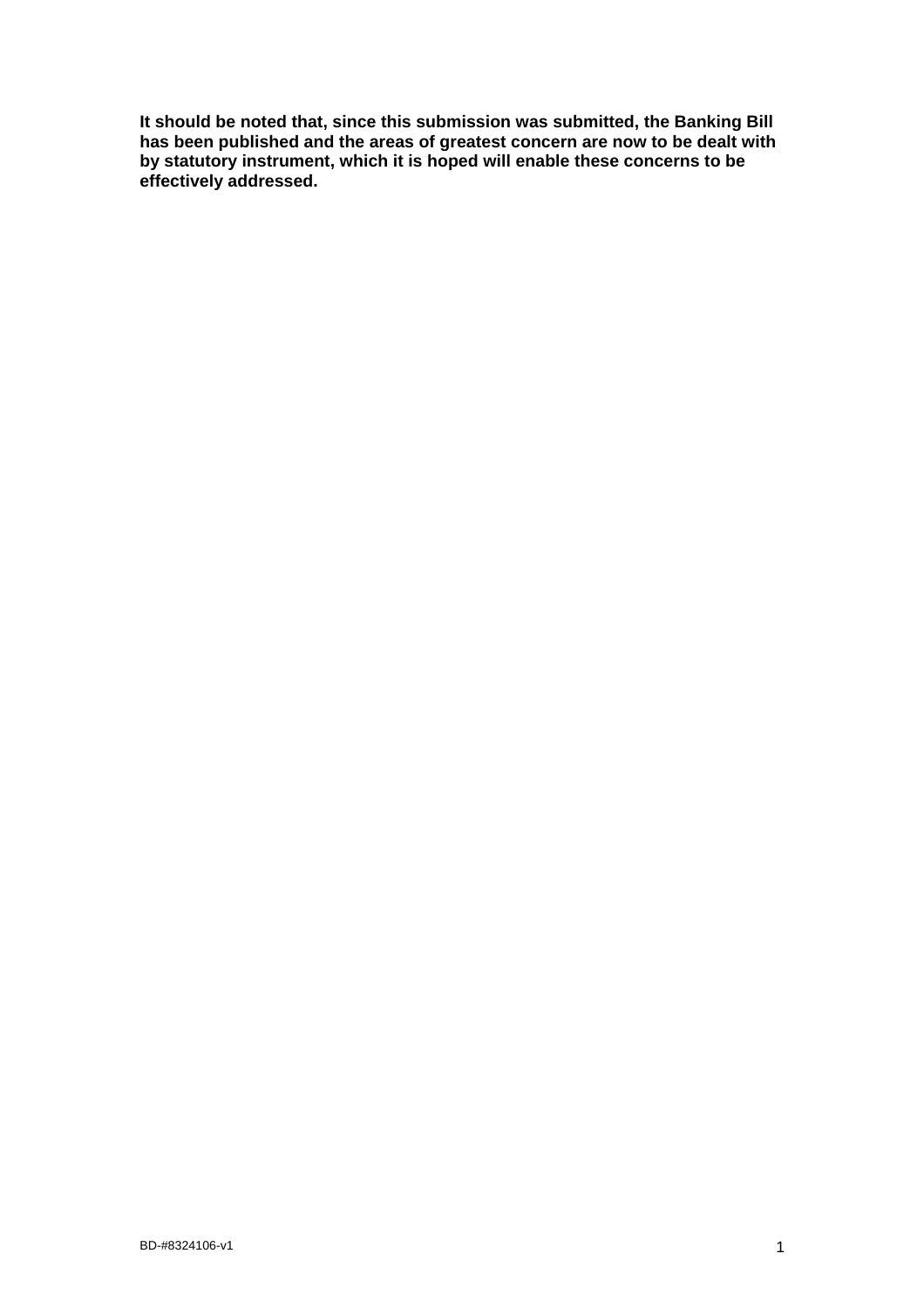# The City of London Law Society



4 College Hill London EC4R 2RB Tel: 020 7329 2173 Fax: 020 7329 2190 [www.citysolicitors.org.uk](http://www.citysolicitors.org.uk/)

## **Response to consultation document dated July 2008 entitled "Financial Stability and Depositor Protection: Special Resolution Regime"**

The City of London Law Society (**CLLS**) represents over 13,000 City lawyers, through individual and corporate membership including some of the largest international law firms in the world. These law firms advise a variety of clients from multinational companies and financial institutions to Government departments, often in relation to complex, multi-jurisdictional legal issues.

The CLLS responds to Government consultations on issues of importance to its members. The CLLS Insolvency Law Committee, made up of solicitors who are expert in their field, have prepared the comments below in response to the proposals regarding the implementation of a special resolution regime (the SRR) for a failing UK bank or building society contained in the **consultation document dated July 2008 entitled "Financial Stability and Depositor Protection: Special Resolution Regime"**.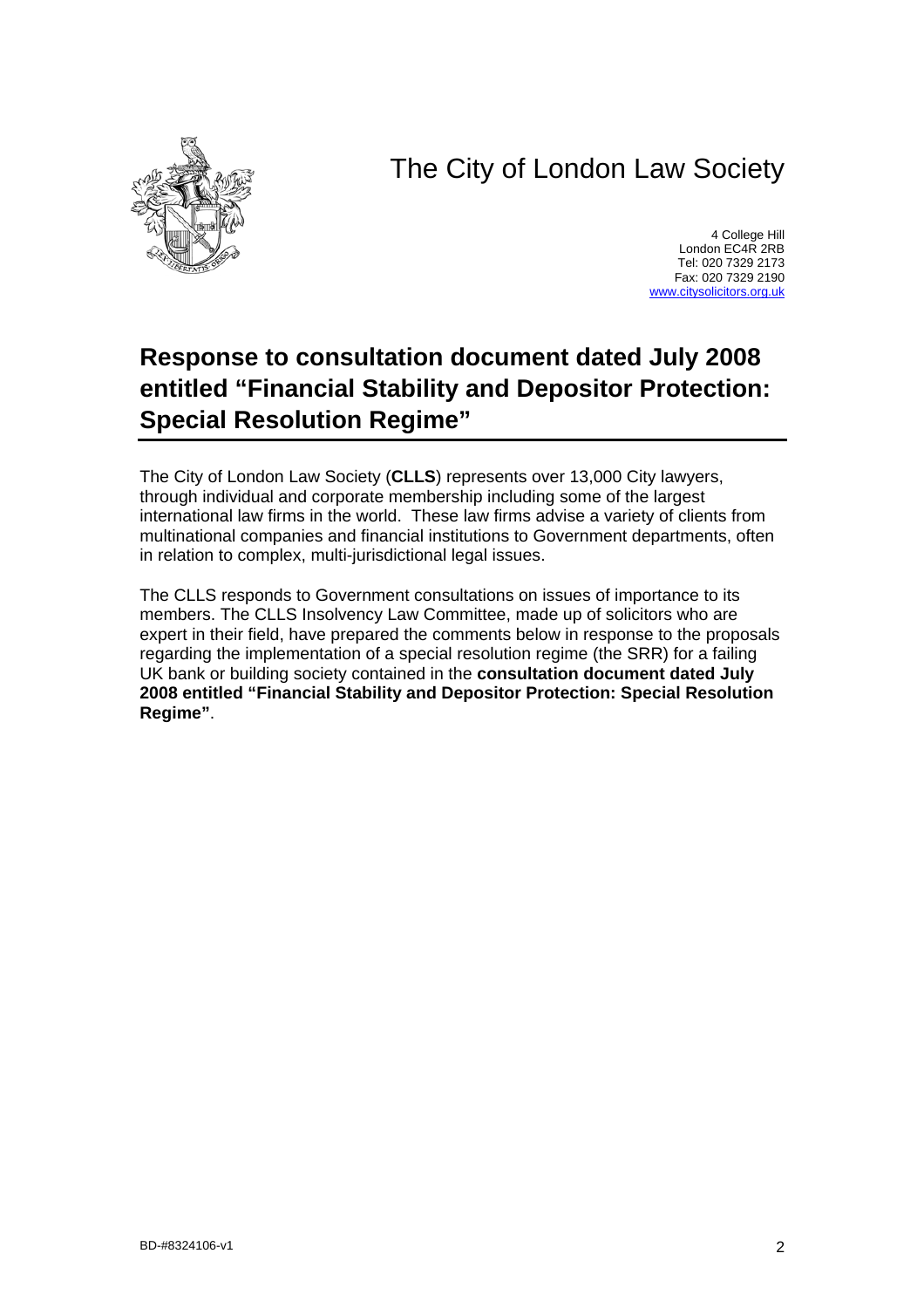By email to: banking.reform@hm-treasury.gov.uk

Banking Reform consultation responses Banking Reform Team HM Treasury 1 Horse Guards Road London SW1A 2HQ

17 September 2008

Dear Sir / Madam

**Response of the Insolvency Law Committee of the City of London Law Society to the consultation document dated July 2008 entitled Financial Stability and Depositor Protection: Special Resolution Regime (the SRR Consultation Paper)** 

## **Introduction**

- 1 The City of London Law Society (**CLLS**) represents over 13,000 City lawyers, through individual and corporate membership including some of the largest international law firms in the world. These law firms advise a variety of clients from multinational companies and financial institutions to Government departments, often in relation to complex, multi-jurisdictional legal issues.
- 2 The CLLS responds to Government consultations on issues of importance to its members. The CLLS Insolvency Law Committee, made up of solicitors who are expert in their field, have prepared the comments below in response to the proposals regarding the implementation of a special resolution regime (the **SRR**) for a failing UK bank or building society<sup>[1](#page-2-0)</sup> contained in the SRR Consultation Paper. Members of the working party listed in Schedule 2 to this letter will be glad to amplify any comments if requested.
- 3 We refer you to our response (the **First Response**) to the January consultation paper entitled Financial Stability and Depositor Protection: Strengthening the Framework (the **January Consultation Paper**); a copy of our First Response has been published on the HM Treasury website<sup>[2](#page-2-1)</sup>. In our First Response, we queried the need for a special

<span id="page-2-0"></span> $1$  We have referred elsewhere in this letter to a failing bank but similar concerns apply in relation to a failing building society subject to the special issues discussed below in response to questions 5.1 to 5.9 of the SRR Consultation Paper.

<span id="page-2-1"></span><sup>2</sup> [ILC-CLLS Insolvency Law Committee of the City of London Law Society](http://www.hm-treasury.gov.uk/media/5/9/Insolvency_Law_Committee_of_the_City_of_London_Law_Soc.pdf).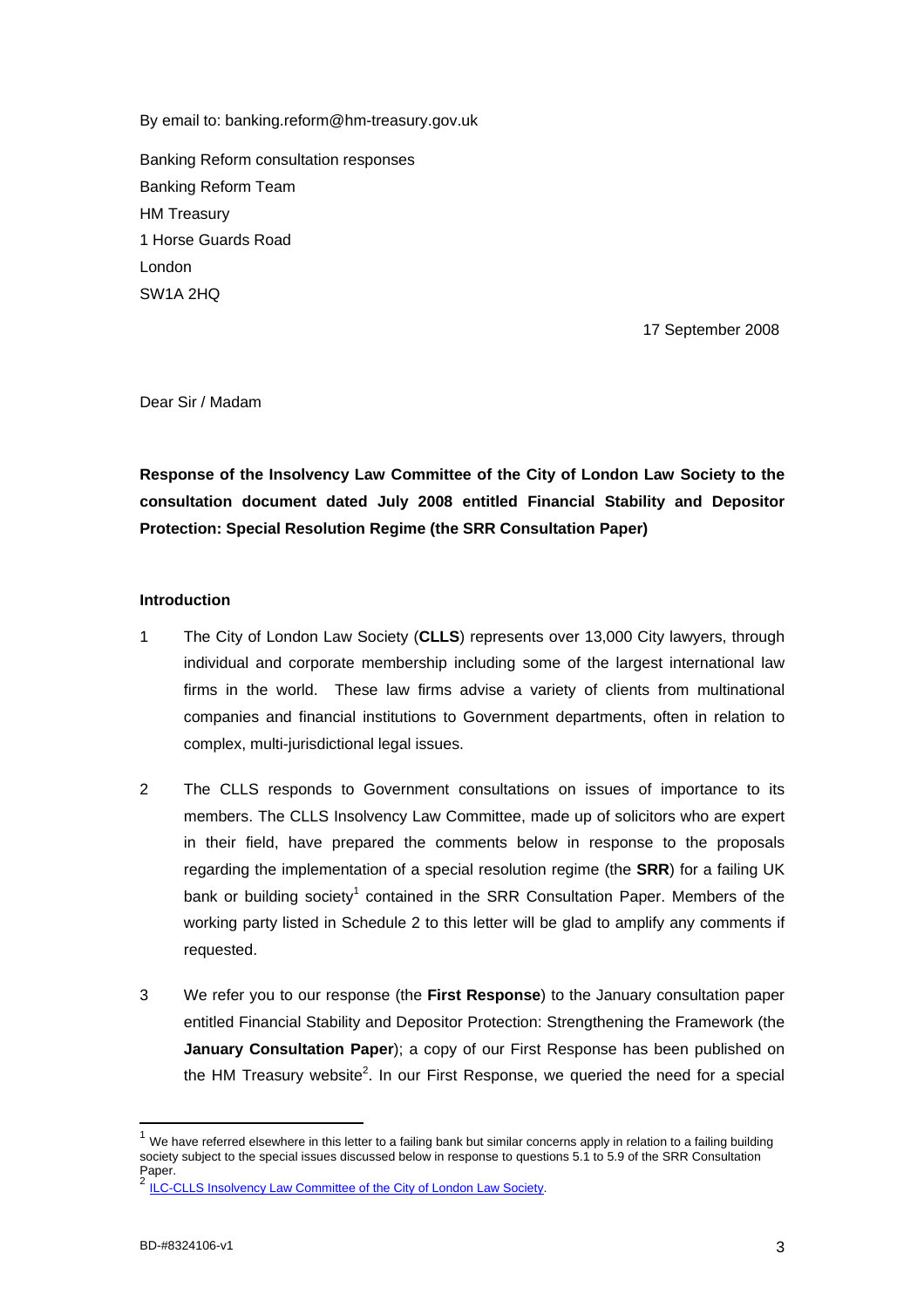resolution regime or special insolvency procedure to deal with a failing bank in light of the proposed changes to the Financial Services Compensation Scheme (the **FSCS**) which, in our view, would achieve many of the expressed objectives of protecting depositors and enhancing public confidence. We also expressed serious concerns regarding the impact that such special procedures could have on legal certainty, investor confidence and the international arena. We note that our comments (and the comments of many other respondents to the January Consultation Paper) appear not to have been taken into account in the further consultations. The concerns we expressed in our First Response still stand and this letter should be read in conjunction with them.

- 4 We believe that there is still an important debate to be had as to the balance to be struck between the protection of depositors and the existence of wide-ranging powers and flexible procedures to avoid the insolvency, and to rescue the "good" business, of a failing bank on the one hand and the erosion of the rights of stakeholders (with potential implications for the cost of lending, UK competitiveness and ultimately financial stability) on the other. In light of this, we do not believe that it is sensible or valuable at this stage to comment on the drafting of the proposed legislation. Instead we have set out below our main concerns arising from the SRR Consultation Paper followed by (in Schedule 1) our detailed responses to those questions which are relevant in the context of our overall approach.
- 5 We also remain of the view that the timetable proposed in the SRR Consultation Paper is too ambitious for a debate of this magnitude and we would strongly encourage the Banking Reform Team to extend the period for resolving some of the difficult issues that arise. There is a danger here that the Government will "legislate in haste and repent at leisure". Although we are aware that the provisions of the Banking (Special Provisions) Act 2008 expire in February 2009 and that this is (in part) what is driving the proposed timetable, it would always be open to Government to extend the duration of this temporary legislation in order to consult properly on the issues that arise.
- 6 The expression "Authorities" when used in this letter means the Bank of England, HM Treasury and the Financial Services Authority (**FSA**).

#### **Principal concerns regarding the SRR**

7 Any debate concerning the SRR should involve a balancing exercise between the advantages (to the UK financial system and stakeholders including depositors) of giving the Authorities flexible and wide-ranging powers to avoid an insolvency, and to rescue the profitable parts of the business, of a failing bank on the one hand and the impact that such powers will have on legal certainty, stakeholder rights and ultimately investor confidence on the other. In our view, the focus to date has been too much on the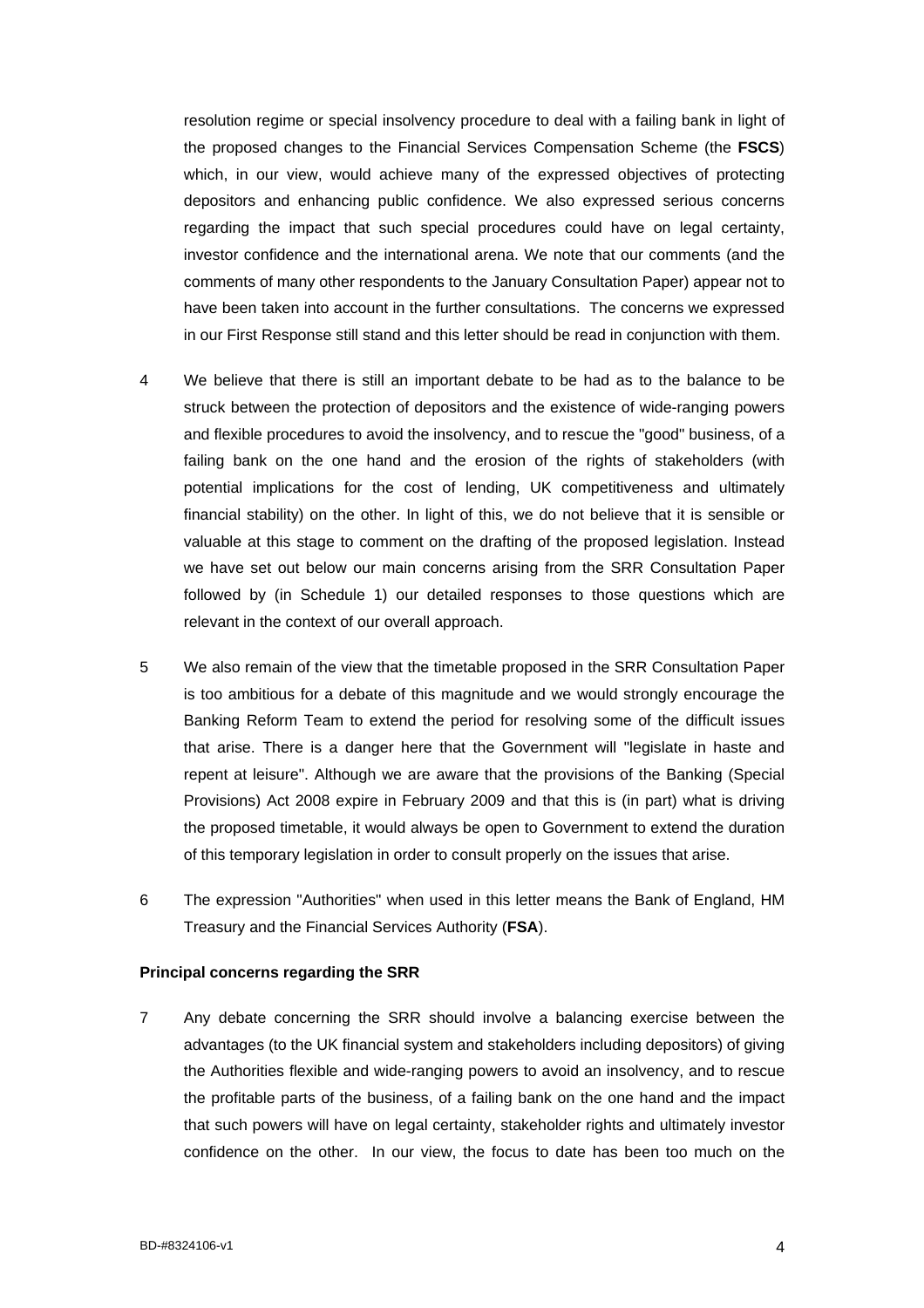former and insufficient thought has been given to the consequences of the SRR on the latter.

#### *Impact on legal certainty*

- 8 Legal certainty and transparency is essential in a distressed situation. Counterparties dealing with a UK bank experiencing financial difficulties will want clear advice about their rights, powers and remedies in an insolvency or pre-insolvency scenario (including the impact of any special regime on contractual rights, security interests, rights of setoff and ranking in any insolvency process). Such advice will not only inform the decision as to whether that counterparty chooses to deal with the UK bank in the first place (rather than, say, a German bank) but will also affect the pricing of the particular transaction in question. The legal advice given to rating agencies regarding the impact of a UK bank insolvency on, for example, a securitisation or structured finance transaction may well affect the rating of that transaction (and hence the price at which the UK bank can raise funds through such transaction) and the legal advice given to the FSA in respect of netting or security arrangements can affect the amount of regulatory capital that a UK bank is required to carry.
- 9 Our principal concern regarding the proposals for the SRR is that it will be extremely difficult to give counterparties clear and definitive advice regarding their rights, powers and remedies in such a scenario. This is in large part because of the proposals regarding partial transfers (discussed further below); a counterparty will have no way of knowing in advance whether its liabilities will be transferred across to the bridge bank or private sector company or whether it will be left behind with the underperforming assets. Further uncertainty arises from the fact that it is proposed that: (a) any safeguards for stakeholders be contained in a Code of Practice (the legal status of which is uncertain and the details of which we have not yet seen); and (b) the Treasury should have the power by secondary legislation to make further provision as to the nature and effect of the property transfer powers (paragraph 3.11 of the SRR Consultation Paper).
- 10 Ultimately any uncertainty as to how the SRR will operate in practice and a lack of appropriate safeguards in respect of stakeholder rights could contribute to (rather than prevent) financial instability if it resulted in a loss of investor confidence in the UK banking system. Any legal uncertainty in this area could cause other banks to choose to invest elsewhere (rather than choosing to support a UK bank experiencing financial difficulties) or may, at the very least, raise the costs of funding for UK banks. If an investor discovers or anticipates that the rules of the game have changed or may change and that it may not form part of the orderly queue of creditors in an insolvency process (or that fewer assets might be left for creditors than would otherwise have been the case), that investor is likely to demand a larger risk premium. Increased risk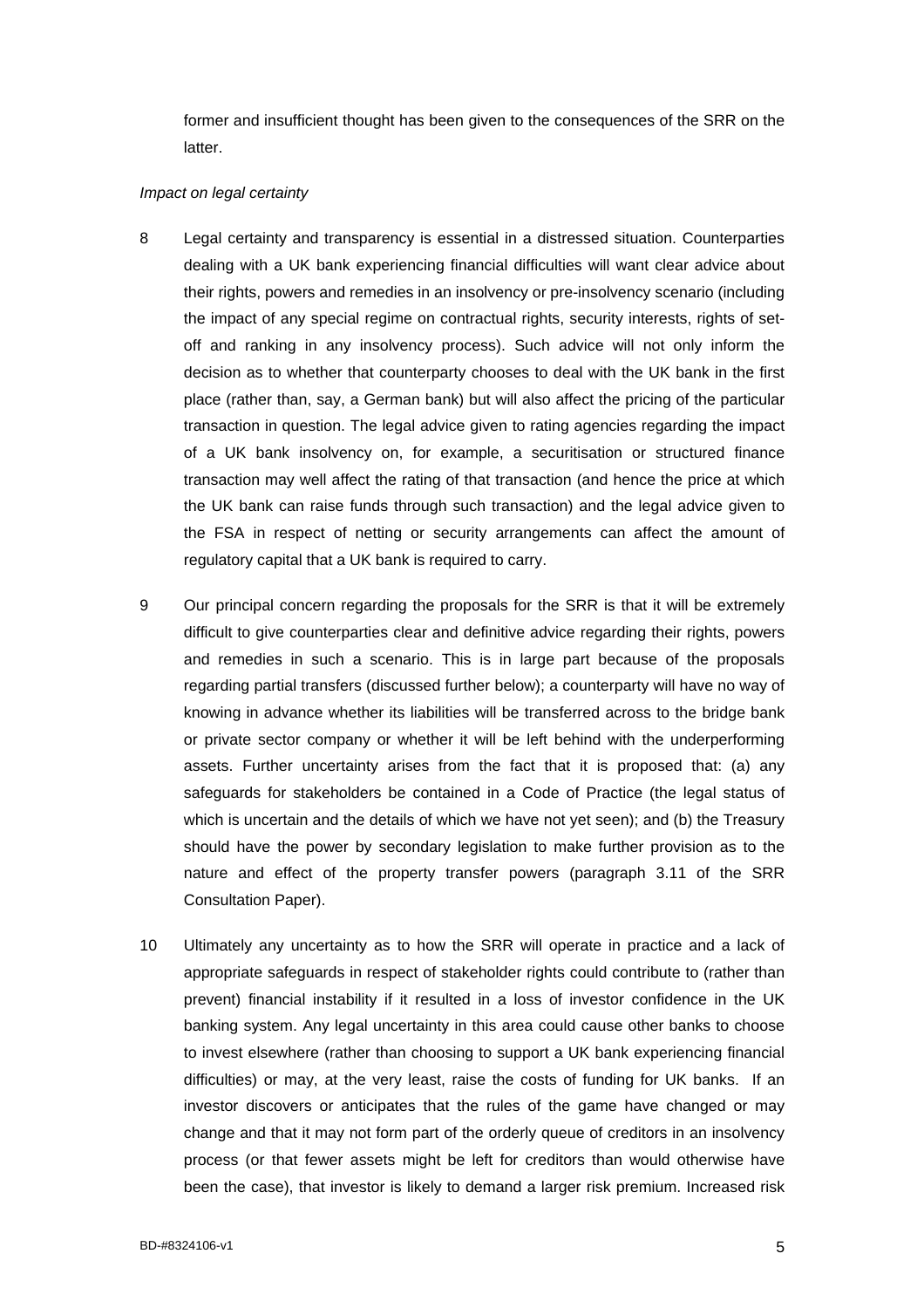premia mean increased credit spreads and any measure that widens credit spreads on UK banks at this time would be unwelcome.

11 In our view, there is a risk that the SRR (as proposed) could result in a loss of competitive advantage for the UK banking system (within the EEA in particular) by encouraging investors to invest in non-UK banks rather than UK banks, or by encouraging non-EEA banks to establish EEA banking subsidiaries outside the UK, because of concerns regarding the lack of legal certainty of the proposed UK regime as highlighted above.

## *Objectives of the SRR*

12 Throughout the consultation process, the emphasis of the Authorities has been on preventing systemic failure and protecting depositors. For the reasons given in our First Response, we consider that the second of these two objectives can be addressed through improvements to the FSCS. In relation to the first objective, we consider that any proposals which might ultimately discourage counterparties from dealing with a UK bank that is experiencing financial difficulties (because of a lack of legal certainty as to such counterparties' rights in an insolvency scenario) could be detrimental to the rescue of that bank and could thus (potentially) increase the chance of systemic failure. We do not consider that sufficient emphasis has been given, in the consultation process, to investor confidence and inter-bank lending through the wholesale market.

## *Partial transfers*

13 We consider that partial transfers (either to a private sector purchaser or a State-owned bridge bank) and the corresponding impact on contractual rights, security interests, rights in an insolvency and (in practice) the ranking in an insolvency process are the most problematic aspect of the SRR Consultation Paper and we would strongly suggest that such proposals are not taken forward by the Authorities. While we acknowledge that partial transfer undoubtedly increases the chances of a successful operation and sale of a bridge bank and/or private sector purchase, the real question is one of the cost-benefit analysis – whether the ongoing costs to the industry in allowing partial transfer (in particular in the commercial ramifications for legal and contractual certainty) outweigh the benefits. We believe that the costs substantially outweigh the benefits. We are therefore of the view that the partial transfer power is so fundamentally inimical to the certainty which the markets require to operate efficiently as to be unjustifiable and counterproductive.

#### *International context and state aid issues*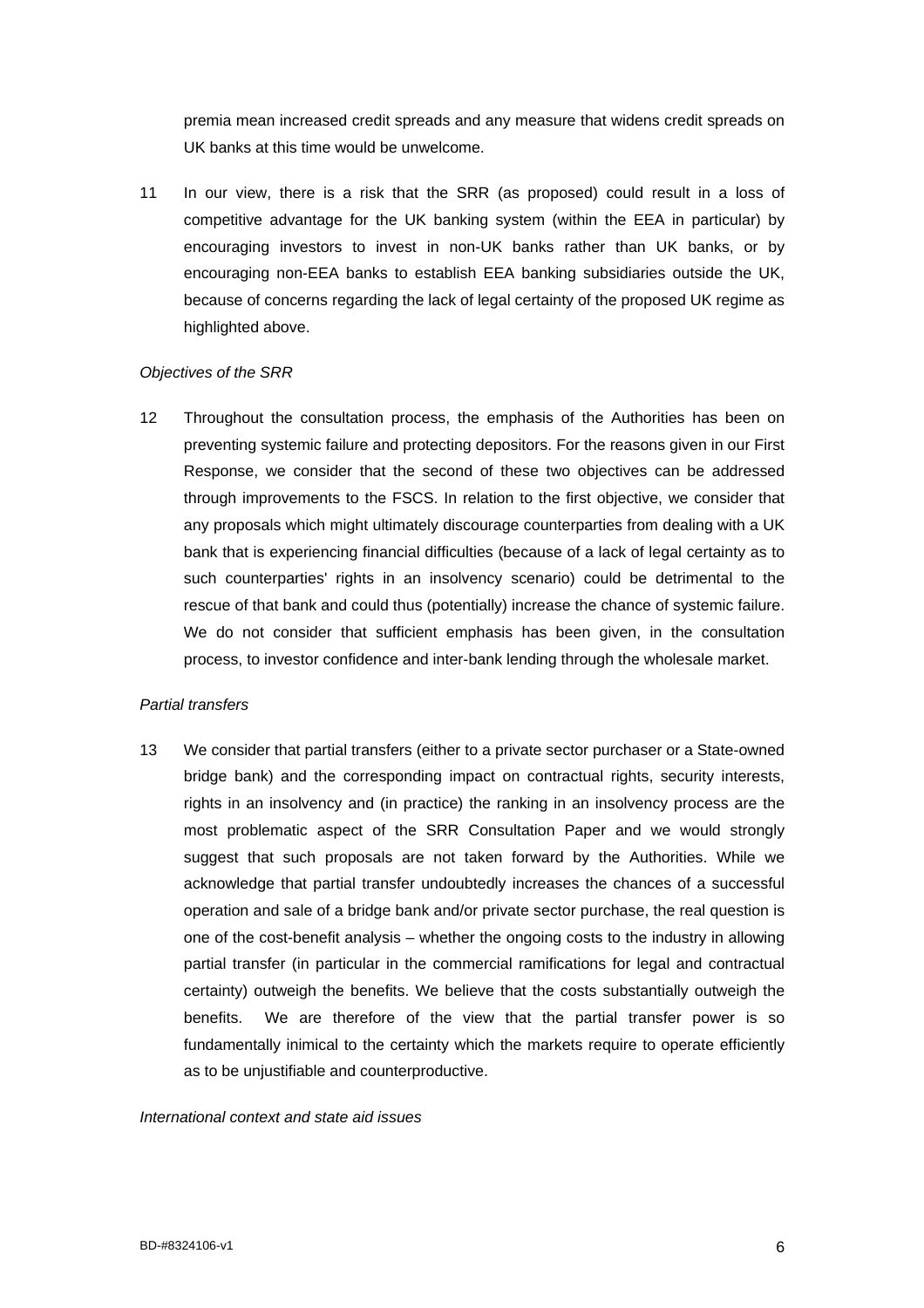- 14 The proposals need to be considered in an international context. It is not clear whether partial transfers or provisions nullifying or varying contractual rights would be recognised outside the UK or in respect of contracts governed by laws other than English law. It is also not clear whether the special administration regime or the modified liquidation regime referred to below would be recognised as "insolvency procedures" for the purposes of the Credit Institutions Winding-Up Directive so as to be recognised throughout the EEA. We suspect the modified liquidation procedure would be recognised but it is less clear that this would be the case in relation to the special administration regime for dealing with a residual company following a partial transfer to a bridge bank.
- 15 The potential state aid issues that arise in relation to partial transfers to bridge banks, public funding and the payment of fees by a bridge bank for the provision of services by the residual company through the special bank administration procedure have not been fully considered in the consultation papers.
- 16 Finally, we note that the proposed SRR seems to be heavily based on, and influenced by, the US model and the tools the Federal Deposit Insurance Corporation has at its disposal. The expertise of the working group does not extend to US law and we are not therefore able to comment on the relative merits or success of the US model. However, we would question whether the Federal Deposit Insurance Act (**FDIA**) is a good precedent for the UK given that: (a) it was created for small, local, deposit-taking banks and not the large, global, financially complex institutions we have in the UK; and (b) the European banking sector is markedly different to that in the US (where the banks' activities are limited by US law to engaging in specified activities such as deposit-taking, lending, custody and trust activities). We would also note that the FDIA has yet to be tested in a large-scale bank insolvency. It is not clear how successfully it would operate in the context of the failure of a systemically important bank.

## **The Insolvency Law Committee of the City of London Law Society**

#### **September 2008**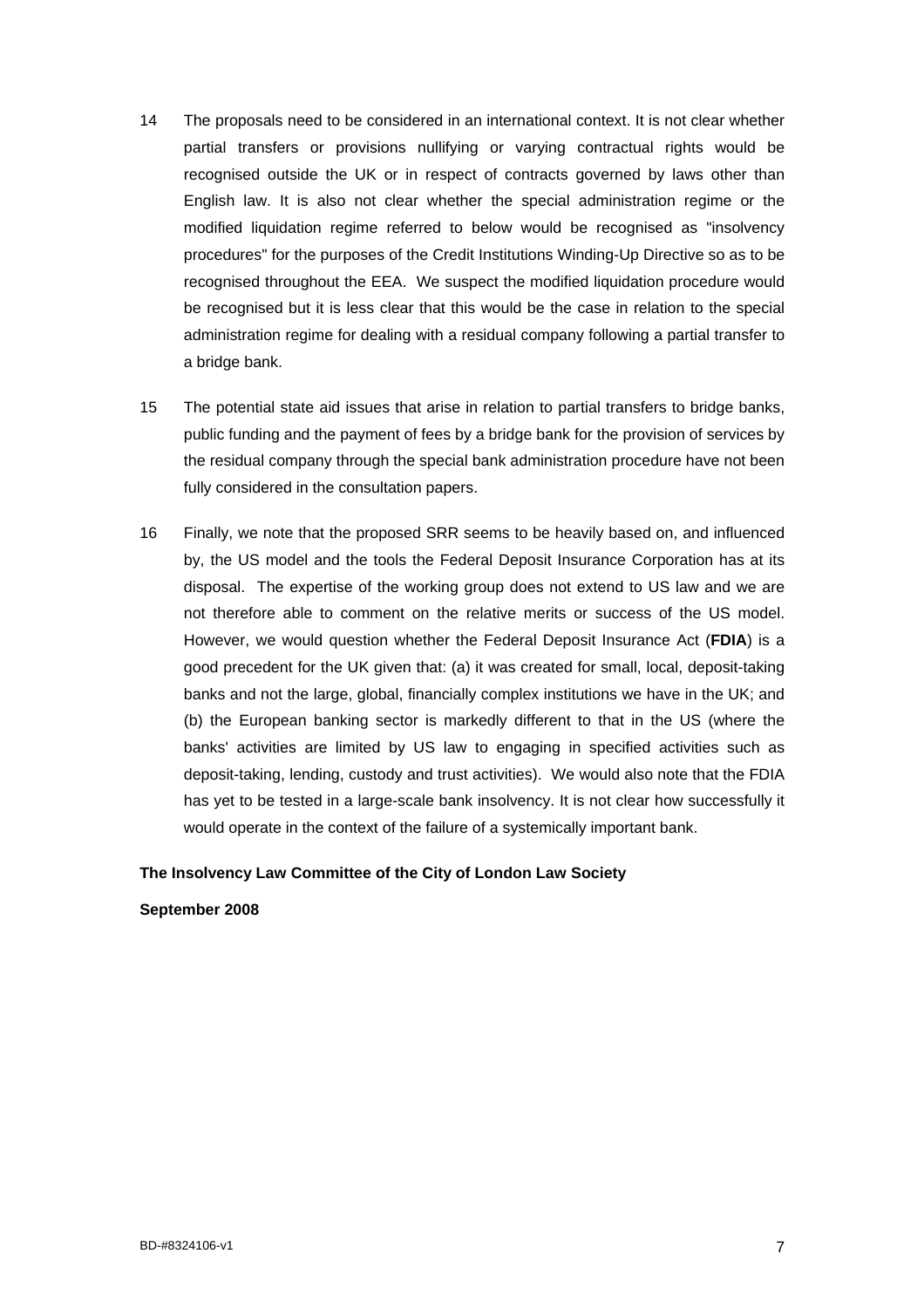## **Schedule 1 to the response of the CLLS Insolvency Law Committee**

## **Responses to Specific Questions in the Second Consultation Paper**

| Question | <b>Response</b>                                                                                                                                                                                                                                                                                                                                                                                                                                                                                                                                                                                                                                                                                                                                                                                                                                                                                                                                                                                                                                                                                                                                                                                                                                                                                                                        |
|----------|----------------------------------------------------------------------------------------------------------------------------------------------------------------------------------------------------------------------------------------------------------------------------------------------------------------------------------------------------------------------------------------------------------------------------------------------------------------------------------------------------------------------------------------------------------------------------------------------------------------------------------------------------------------------------------------------------------------------------------------------------------------------------------------------------------------------------------------------------------------------------------------------------------------------------------------------------------------------------------------------------------------------------------------------------------------------------------------------------------------------------------------------------------------------------------------------------------------------------------------------------------------------------------------------------------------------------------------|
|          | SRR objectives, roles and governance                                                                                                                                                                                                                                                                                                                                                                                                                                                                                                                                                                                                                                                                                                                                                                                                                                                                                                                                                                                                                                                                                                                                                                                                                                                                                                   |
| 2.1      | We agree with the first objective namely protecting and enhancing the stability of<br>the financial systems of the UK. However, for the reasons given in the main body<br>of our response, we believe that investor confidence and legal certainty regarding<br>stakeholder rights are essential aspects of such stability and we are not<br>convinced that these aspects are sufficiently protected by the SRR proposals.                                                                                                                                                                                                                                                                                                                                                                                                                                                                                                                                                                                                                                                                                                                                                                                                                                                                                                             |
|          | In relation to the second two objectives <sup>3</sup> , we believe that the Authorities' focus on<br>protecting depositors at the expense of, and potential detriment to, other<br>stakeholders could cause long term damage not only to the stability of the UK<br>financial markets but also to the attractiveness of those markets. If the aim of the<br>legislation is to protect depositors, enhance consumer confidence and prevent a<br>run on a bank then (in our view) this could be achieved by reforming the FSCS.<br>Whilst we understand and appreciate the benefits associated with, and resulting<br>from, the ability of the Authorities to exercise powers to rescue a bank pre-<br>insolvency in terms of preventing the consequences of another Northern Rock,<br>the Authorities must be careful that, in exercising these powers, they do not<br>undermine market and inter-bank confidence. If the SRR proposals ultimately<br>discourage other banks from lending to a UK bank facing financial difficulties<br>(because of any uncertainties as to the rights and position of such lending banks<br>in the event of the SRR being utilised), this could seriously jeopardise the rescue<br>of that failing bank and thus potentially lead to the financial instability that the<br>SRR is intended to prevent. |
|          | We consider that a new objective should be added, or the second objective<br>should be amended, concerning investor and market confidence in the stability of<br>the banking systems of the United Kingdom.                                                                                                                                                                                                                                                                                                                                                                                                                                                                                                                                                                                                                                                                                                                                                                                                                                                                                                                                                                                                                                                                                                                            |

<span id="page-7-0"></span><sup>&</sup>lt;u>3</u><br><sup>3</sup> In relation to objective 2, we note that the word "public" is not defined and could conceivably include wholesale investors as well as consumers. Similarly objective 3 could in theory include wholesale as well as retail depositors. However, in view of the emphasis on consumers and retail depositors elsewhere in the paper, we assume that these expressions are not intended to include commercial counterparties. This should clearly be clarified in the legislation.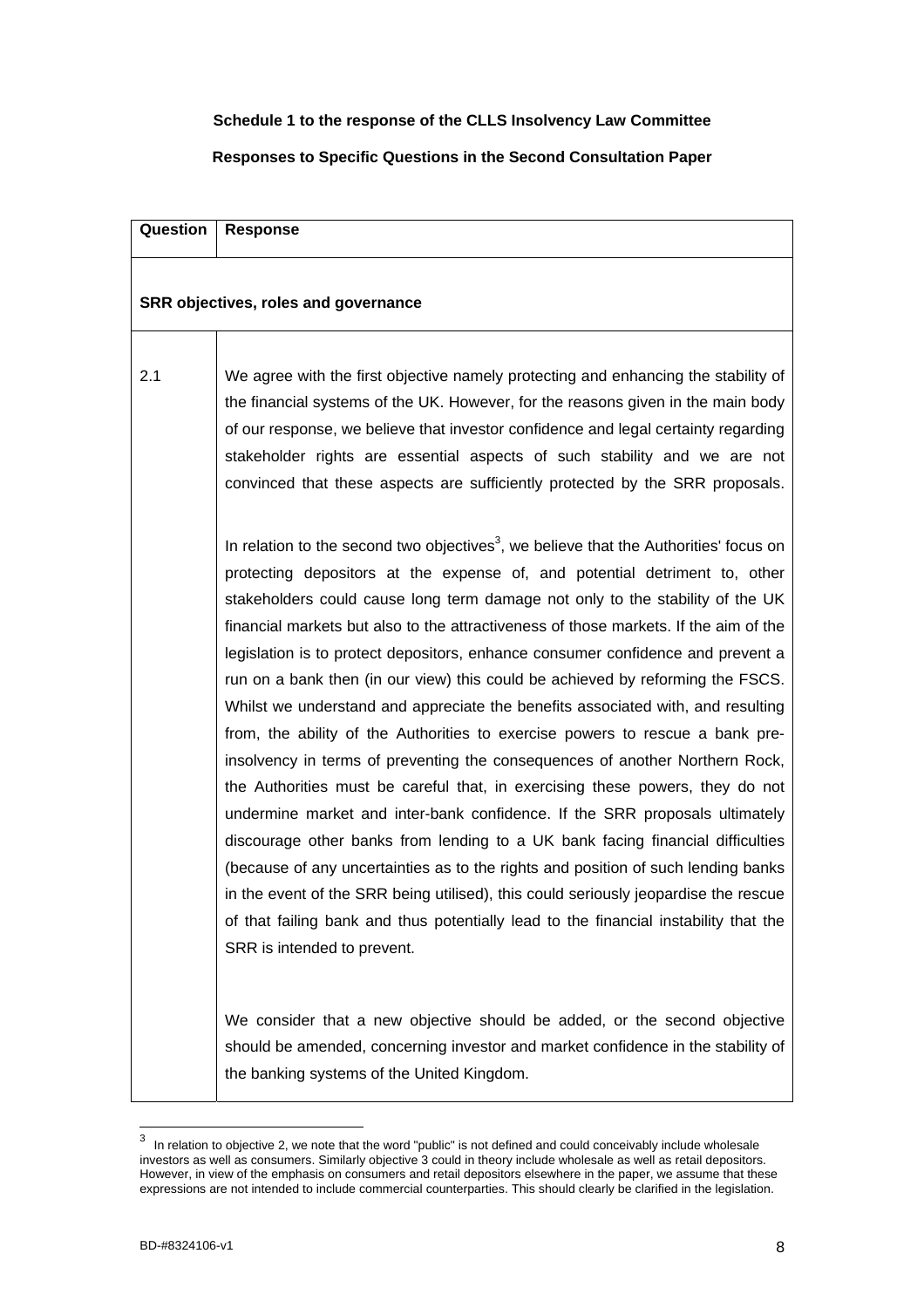|             | In relation to both objective 3 and objective 4, we are concerned that such<br>objectives could give rise to an inference that depositors and public funds are to<br>be preferred over other creditors despite the Authorities' proposal that such<br>parties should not be given statutory priority in the modified liquidation process. If<br>the inclusion of objectives 3 and 4 were to lead to a partial transfer being used to<br>transfer deposits and public funding liabilities to the new entity, while leaving<br>other creditors behind with the residual bank, this would result (in practice) in the<br>depositors and the Authorities being in a better position than other creditors.<br>We have no objections to objective 5 but it is unclear how this objective is to be |
|-------------|---------------------------------------------------------------------------------------------------------------------------------------------------------------------------------------------------------------------------------------------------------------------------------------------------------------------------------------------------------------------------------------------------------------------------------------------------------------------------------------------------------------------------------------------------------------------------------------------------------------------------------------------------------------------------------------------------------------------------------------------------------------------------------------------|
|             | reconciled with the others (and in particular 3 and 4).                                                                                                                                                                                                                                                                                                                                                                                                                                                                                                                                                                                                                                                                                                                                     |
| 2.2         | Under the proposals, the FSA will be the gatekeeper to the SRR. The FSCS is<br>under the auspices of, and is controlled by, the FSA. We would like to understand<br>the Authorities' views on the proximity of this relationship. Any nexus between the<br>two institutions necessarily raises questions regarding independence and<br>autonomy. Do the proposals contained in the SRR Consultation Paper create<br>potential grounds for conflict between the FSA and the FSCS in respect of their<br>respective roles and duties in relation to the SRR? What safeguards will be put in<br>place should conflicts arise? We consider that further details need to be provided<br>in this regard.                                                                                          |
| 2.3         | In view of the expertise of the working group, we do not feel we are adequately<br>experienced or qualified to comment on the suitability or adequacy of the<br>proposed triggers to be used by the FSA in determining when (and if) to employ<br>any of the SRR tools. However, we consider that any triggers must be clear,<br>objective and transparent to all investors and market participants.                                                                                                                                                                                                                                                                                                                                                                                        |
| $2.4 - 2.5$ | We have no comments regarding the proposed division of roles and duties<br>between the Authorities as set out in the SRR Consultation Paper. We would,<br>however, urge the Authorities to explore further the role the courts should play in<br>reviewing not only the Authorities' decision-making process but also the<br>implementation of any of the stabilisation tools so as to afford all stakeholders an<br>extra level of comfort and protection. We believe that, given the inevitable<br>interferences with contractual and property rights and any potential for<br>contravention of the Human Rights Act which may result from implementation of                                                                                                                              |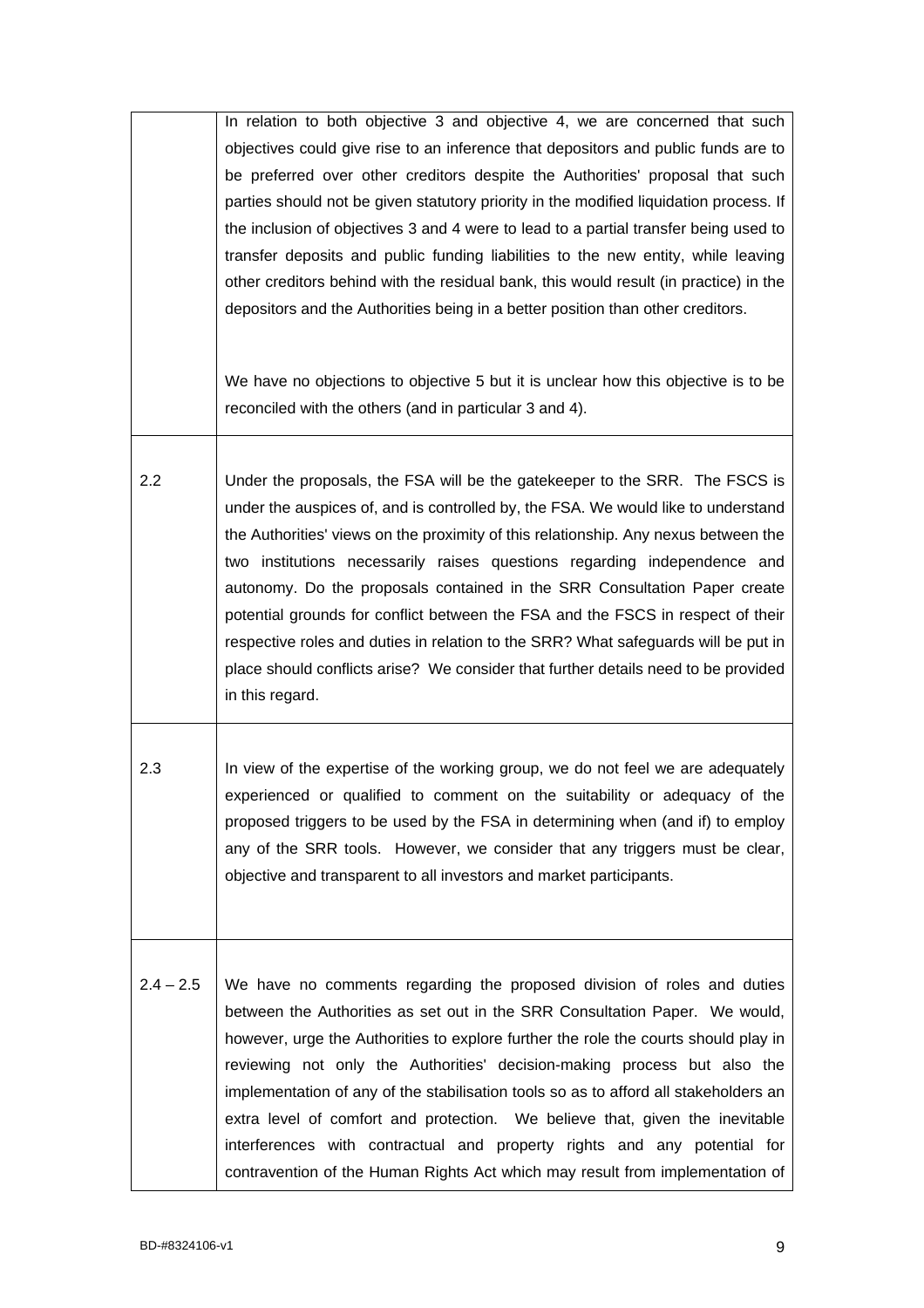any of the tools, it is imperative that all stakeholders should have recourse to the courts in order to be able to challenge the decisions of the Authorities.

We note that, unlike the January Consultation Paper, the SRR Consultation Paper does not refer to a Chief Restructuring Officer (or person of similar stature and responsibility). We presume that this is a deliberate omission and that the Authorities have decided against the creation of such a role. Although we acknowledged in our First Response that there would be difficulties in defining the duties and responsibilities of such a person, the proposal that an experienced restructuring officer be appointed did give us some comfort that the SRR would be well-managed and would not be subject to the vagaries and whims of political spin-doctors.

The SRR Consultation Paper proposes that the Bank of England would, in selecting which stabilisation tool to use, have regard to the "public interest". It is not clear what this expression is intended to mean (and we note that it is not defined in the draft legislation). Given the focus of the Authorities on protecting depositors, we are worried that "public interest" will be equated with depositor protection and that the stabilisation tool selected will be that which is most in the interests of depositors (rather than stakeholders generally). Maintaining investor and market confidence in the financial markets could also be said to be in the public interest and, in some instances, could be more important than protecting depositors who already have the benefit of the FSCS.

As a related point, we query whether the protection of depositors should be, of itself, sufficient to trigger implementation of one of the stabilisation tools (draft clause 8(2)(c)). If depositor confidence and protection are addressed through the reform of the FSCS then surely the protection of depositors should not on its own be a reason for putting a failing bank into the SRR?

Finally in this regard, we note that, as currently proposed, the Bank of England would dominate the discussion as to what stabilisation tool to implement and how such tool should be implemented (including, in the case of a partial transfer, the choice of the assets and liabilities to be transferred across or left behind). This puts a significant burden on the Bank of England which will undoubtedly face huge criticism and/or adverse publicity if (with the benefit of hindsight) the judgment calls exercised by it are called into question.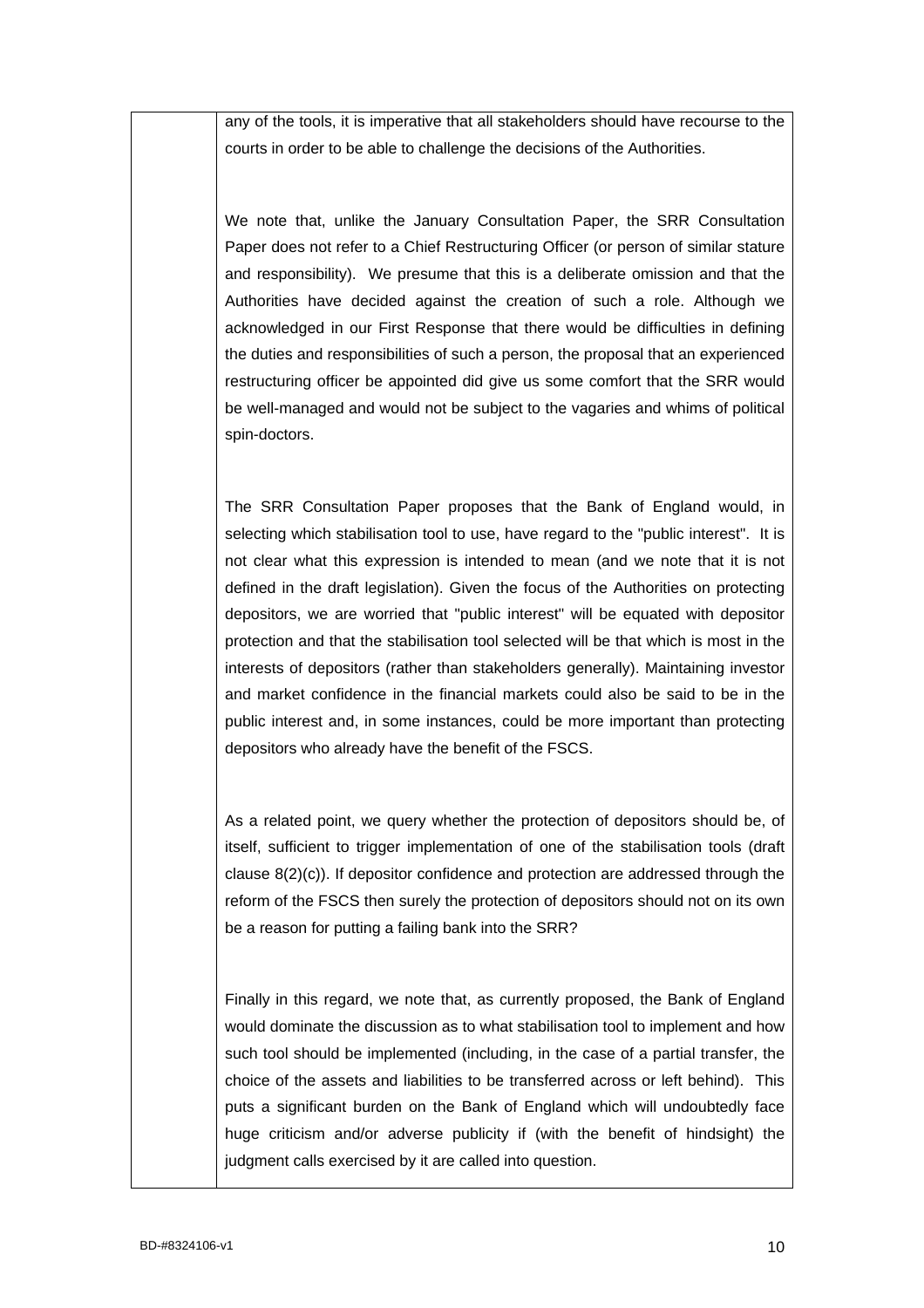| $2.6 - 2.7$ | As a means of indicating how the Authorities will deal with the run-up to, and the |
|-------------|------------------------------------------------------------------------------------|
|             | implementation of, the SRR, we consider that a code of practice may have some      |
|             | value. However, for purposes of legal certainty (and in particular when providing  |
|             | safeguards around the property or contractual rights that can be disturbed by the  |
|             | operation of the SRR), non-binding guidance in relation to the exercise of powers  |
|             | by the Authorities is valueless (particularly in the absence of any precedent).    |
|             | These matters should, instead, be set out in the legislation itself.               |
|             |                                                                                    |
|             |                                                                                    |
|             | The legal status of the code of practice as proposed by the SRR Consultation       |
|             |                                                                                    |

Paper is uncertain. The Authorities seem to envisage that such a code will be given a statutory footing (paragraph 2.28). We agree with this approach and think that any code of practice must be enshrined in legislation. Given the potential importance of the code to counterparty confidence and legal certainty, we believe that it should be publicly consulted on before implementation; accordingly we would be grateful to be given the opportunity to review and comment on the draft legislation. Any amendments to and updating of the code should also be the subject of consultation.

It is also essential that any code of practice is brought into force at the same time as the rest of the legislation regarding the SRR. In relation to the special railway administration regime that was introduced by the Railways Act 2003, the detailed rules concerning the procedure were not made available until after Railtrack plc (the first company to use the regime) had gone into railway administration. We are keen to ensure that such a situation is not repeated in the case of the SRR.

## **SRR tools: stabilisation powers and compensation**

| 3.1 | For the reasons given above, we have not reviewed in detail draft clauses 14 to     |
|-----|-------------------------------------------------------------------------------------|
|     | 23 and our views set out below on the property transfer powers are of a general     |
|     | nature.                                                                             |
|     |                                                                                     |
|     |                                                                                     |
|     | It is in the interests of legal certainty that a party to a contract or other legal |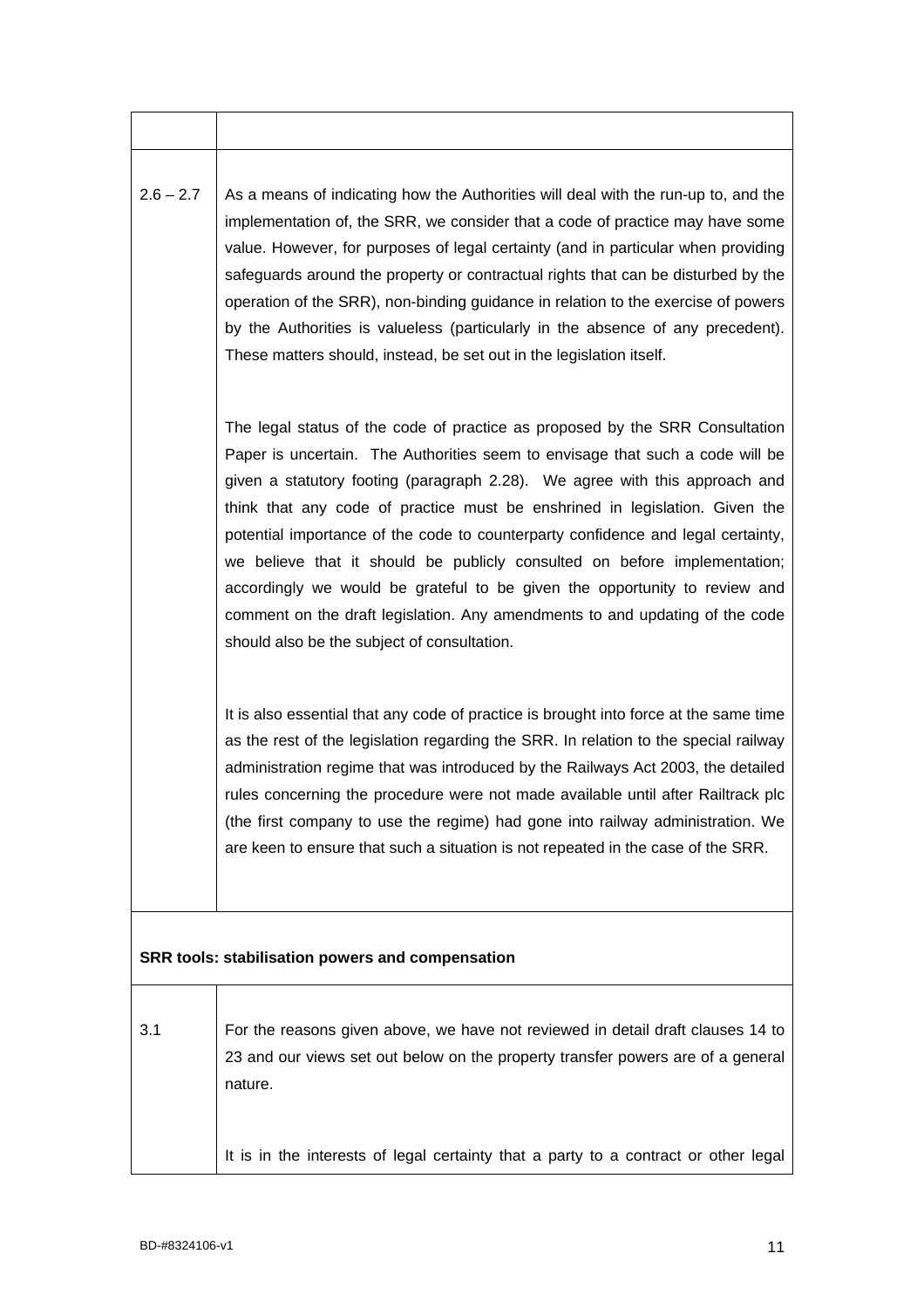instrument can take clear advice as to its rights and obligations. In principle, a transfer of all the business of a bank to a bridge bank or private sector purchaser could be thought to be relatively uncontroversial. However, the proposed property transfer powers go wider than the mere transfer of contractual and property rights: they also enable the Authorities to vary the rights of third parties. In particular, clause 19 of the proposed draft legislation empowers the Authorities to override termination or close-out rights under instruments which are transferred. The consultation and the draft legislation leave unanswered the question of whether termination rights which may arise by virtue of events related to the transfer, rather than by virtue of the transfer itself (such as the substitution of a new counterparty to the transaction or the exposures of the bank / transferee to the counterparty exceeding a certain limit) could also be overridden. This will be a question of key importance to counterparties whose rights are transferred as the loss of the right to close out or terminate on a property transfer (or certain related events) will be of commercial value to them. If left as they stand, the property transfer powers will give rise to qualified enforceability opinions.

The SRR Consultation Paper (and the earlier July consultation paper) propose that the Authorities be able to vary, nullify or create contracts (a statutory override) in two other circumstances. These are where contractual or other provisions present a barrier to the Bank of England lending or taking action under the SRR (for example negative pledges), or where a bank which is in the SRR relies on members of its group for services (such as employees, systems, payroll provision etc). The possibility of a statutory creation, alteration or nullification of a contract negotiated on arms' length terms is an extremely worrying development from a legal standpoint. These proposals would effectively negate counterparty rights and/or subordinate the rights of market participants to those of the Authorities. We consider that this would be fundamentally prejudicial to counterparties and group members, give rise to legal uncertainty and raise the costs of funding for UK banks as a result.

We also query how the property transfer powers are to be used where assets are located overseas. Although clause 20 purports to apply such powers to foreign property, it is not clear whether such powers would be recognised in a jurisdiction outside the UK in which property is located or whose law governs the contract in question. It is also unclear how clause 20(4) is intended to operate. As a matter of English law, is such property held on trust for the transferee (and if so should clause 20(4) not make this clear) and how does this work if the jurisdiction in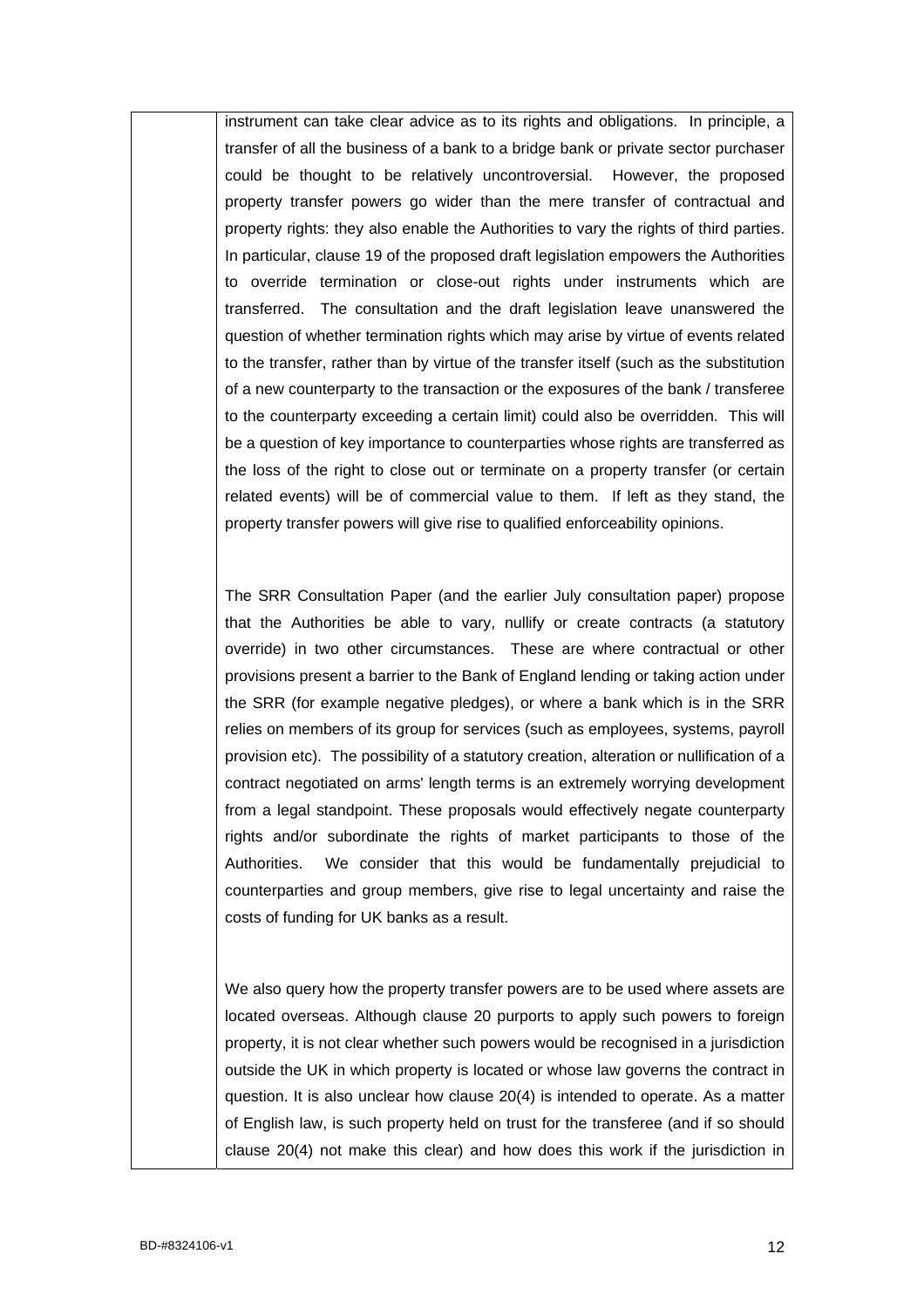which the property is located does not recognise a trust?

We are particularly concerned regarding the proposal in paragraph 3.11 of the SRR Consultation Paper that the Treasury be able, by secondary legislation, to make further provision regarding the nature and effect of the property transfer powers. This would result in further legal uncertainty for counterparties and we do not see why all necessary provisions could not be included in the primary legislation.

3.2 We consider that the share transfer powers are generally acceptable (subject to appropriate compensation provisions for existing shareholders) and, in practice, we think that this is the most likely tool to be used to transfer the business of a failing bank. However, we consider that there should be further consultation on the proposed powers to modify the nature and terms of the securities being transferred as, again, this leads to legal uncertainty on the part of the investor. It is currently unclear as to when (and why) it is proposed that such a power would be used.

3.3 We agree that a company limited by shares is the most appropriate legal form for a bridge bank (although this may not be the case in relation to a transfer of the business of a building society for the reasons given below). It is not clear, however, how such a bank would be capitalised. Would such capital be provided by the Bank of England and, if so, what return on capital (if any) would the Bank of England anticipate and how would this: (i) rank relative to the interests of disenfranchised stakeholders in the failing bank; and (ii) interrelate with payment for the SRR by the FSCS? Would the bridge bank need to comply with the regulatory capital requirements applicable to banks at inception or would there be special rules for such a bank? More detail is needed on these points.

> It is also not clear who would be appointed as directors of the bridge bank. Paragraph 3.31 suggests that the directors may be selected by the Bank of England from amongst the existing directors of the failing bank (but excluding senior members of management who had contributed to the failure of the original bank) but there is clearly a question as to whether such directors would be willing to take on the corporate governance of the bridge bank. The SRR Consultation Paper does not specify whether the directors of the bridge bank would owe the usual fiduciary duties and be subject to the usual wrongful / fraudulent trading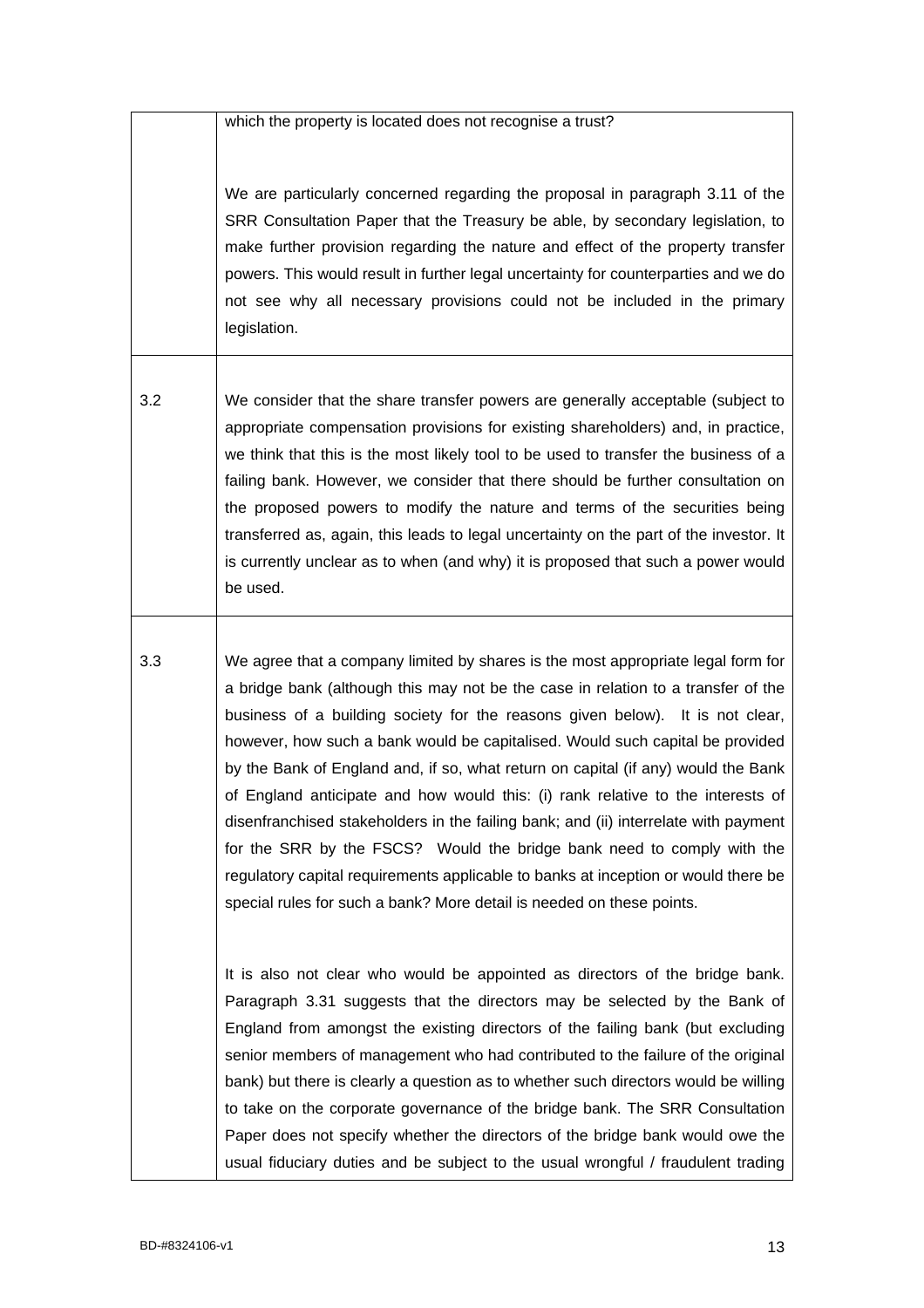|                   | liabilities in the event of an insolvency of the bridge bank and further clarification<br>is needed in this area. In particular, to whom would they owe their duty of care $-$<br>the Authorities or the failing bank's creditors? There is a scope for conflict if the<br>directors' roles and duties are not clearly defined.<br>We would also welcome further clarification regarding what a bridge bank will be<br>able to do in terms of banking functions. Is it envisaged that it will be able to<br>accept new deposits or to accept new business? There is a real risk that<br>allowing it to carry out traditional banking activities could distort the inter-bank<br>market. There is an argument that, because of the bridge bank's healthy and<br>attractive balance sheet and because it is in effect supported by the Authorities,<br>there is the chance that it will have a competitive edge over other banks. Have                                                                                                                                                                                                                                                                                                                                                                                                                                                                                                                         |
|-------------------|--------------------------------------------------------------------------------------------------------------------------------------------------------------------------------------------------------------------------------------------------------------------------------------------------------------------------------------------------------------------------------------------------------------------------------------------------------------------------------------------------------------------------------------------------------------------------------------------------------------------------------------------------------------------------------------------------------------------------------------------------------------------------------------------------------------------------------------------------------------------------------------------------------------------------------------------------------------------------------------------------------------------------------------------------------------------------------------------------------------------------------------------------------------------------------------------------------------------------------------------------------------------------------------------------------------------------------------------------------------------------------------------------------------------------------------------------------------|
|                   | the Authorities considered these concerns?                                                                                                                                                                                                                                                                                                                                                                                                                                                                                                                                                                                                                                                                                                                                                                                                                                                                                                                                                                                                                                                                                                                                                                                                                                                                                                                                                                                                                   |
| $3.4 - 3.5$       | We agree that it is not appropriate to have a bridge bank with an indefinite<br>lifespan. However, we consider that a fixed term of 12 months is too inflexible.<br>Imposing any inflexible and rigid limits on the life of a bridge bank could affect<br>whether or not the optimum price is obtained for the assets in any onward sale to<br>a third party purchaser. For example, if a potential purchaser is aware that the<br>bridge bank has been in existence for 11 months, it may offer less for the assets<br>knowing that the Authorities have limited time in which to achieve a sale. This<br>may be an inevitable consequence of any time period chosen in respect of the<br>lifespan of the bridge bank. However, this potential for distortion and loss of<br>value could be lessened by building into the regime an option for the Authorities<br>to apply to the court to extend the life of the bridge bank (if, for example, the<br>initial time period is close to expiring and negotiations for a sale are at an<br>advanced stage but have not yet concluded). As the continuation of the bridge<br>bank could affect the compensation rights of creditors of the original bank, we<br>consider that such creditors should have the right to be heard by the court that<br>considers the application to extend the life of the bridge bank (unless there is a<br>compelling reason why such an application should be heard ex parte). |
| Partial transfers |                                                                                                                                                                                                                                                                                                                                                                                                                                                                                                                                                                                                                                                                                                                                                                                                                                                                                                                                                                                                                                                                                                                                                                                                                                                                                                                                                                                                                                                              |
| $3.6 - 3.10$      | We have grave reservations regarding the desirability and effectiveness of partial<br>transfers of assets either to a private sector purchaser or to a bridge bank. We<br>have set these out below. As a result of these concerns, we do not support the                                                                                                                                                                                                                                                                                                                                                                                                                                                                                                                                                                                                                                                                                                                                                                                                                                                                                                                                                                                                                                                                                                                                                                                                     |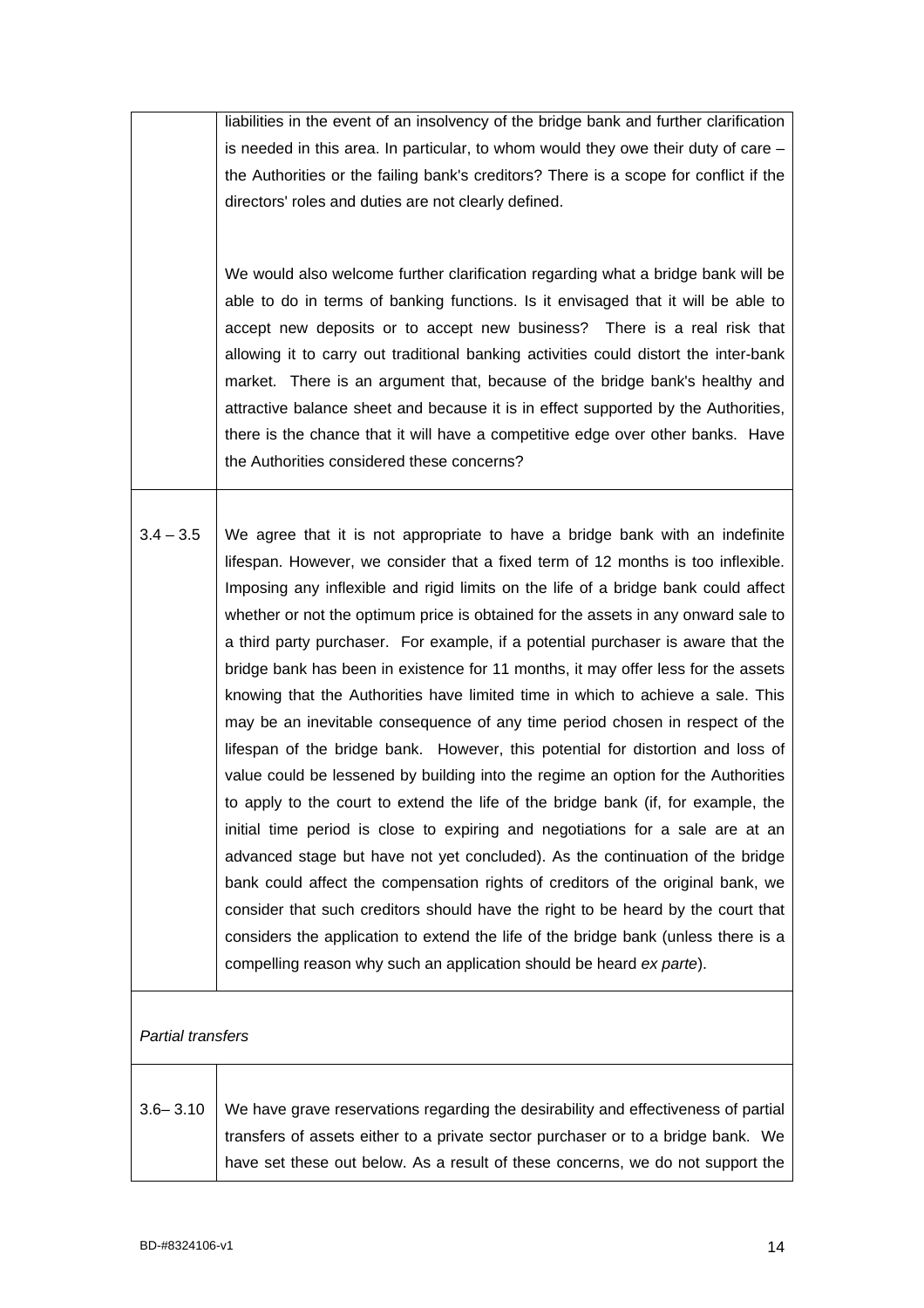Authorities' proposals to introduce partial transfers as one of their stabilisation tools.

## *Preference of particular creditors*

In practice, partial transfers will almost inevitably be a form of statutory preference. Counterparties whose liabilities are transferred to the private sector purchaser or the bridge bank with the valuable assets will be in a better position than those counterparties whose liabilities are left behind with the residual bank. This will occur not least because of the over-collateralisation of assets relative to liabilities on transfer to ensure continued compliance with capital adequacy requirements – this is indicated in paragraph 3.50 of the consultation.

The SRR Consultation Paper suggests that the most likely scenario for a partial transfer is for the deposit book to be transferred to a private sector purchaser (paragraph 3.43) indicating, once again, that the main emphasis of the consultation process is on depositor rights. For the reasons given in our First Response, we query whether a partial transfer (and the detrimental effect that this would have on legal certainty) can be justified on the grounds of retail depositor protection and whether it is necessary in light of the suggested improvements to the FSCS. We would also question the practicalities of being able to transfer the deposit book as an isolated business. A bank's business is complex and it is not clear that the deposit book could always be neatly and cleanly severed from the rest of the bank's activities.

We note the statement, in paragraph 4.22 of the SRR Consultation Paper, that no changes are proposed to the current statutory order of priority of creditors for distribution purposes in the modified liquidation regime. However, as a result of the partial transfer provisions and the objectives of protecting depositors and public funds, we consider that, in practice, depositors and the Authorities (as the providers of public funding) may well achieve a better result through the SRR than other creditors. This is clearly a policy decision but, if this is the intention, we consider that it should be acknowledged in the consultation process.

*Legal and commercial certainty*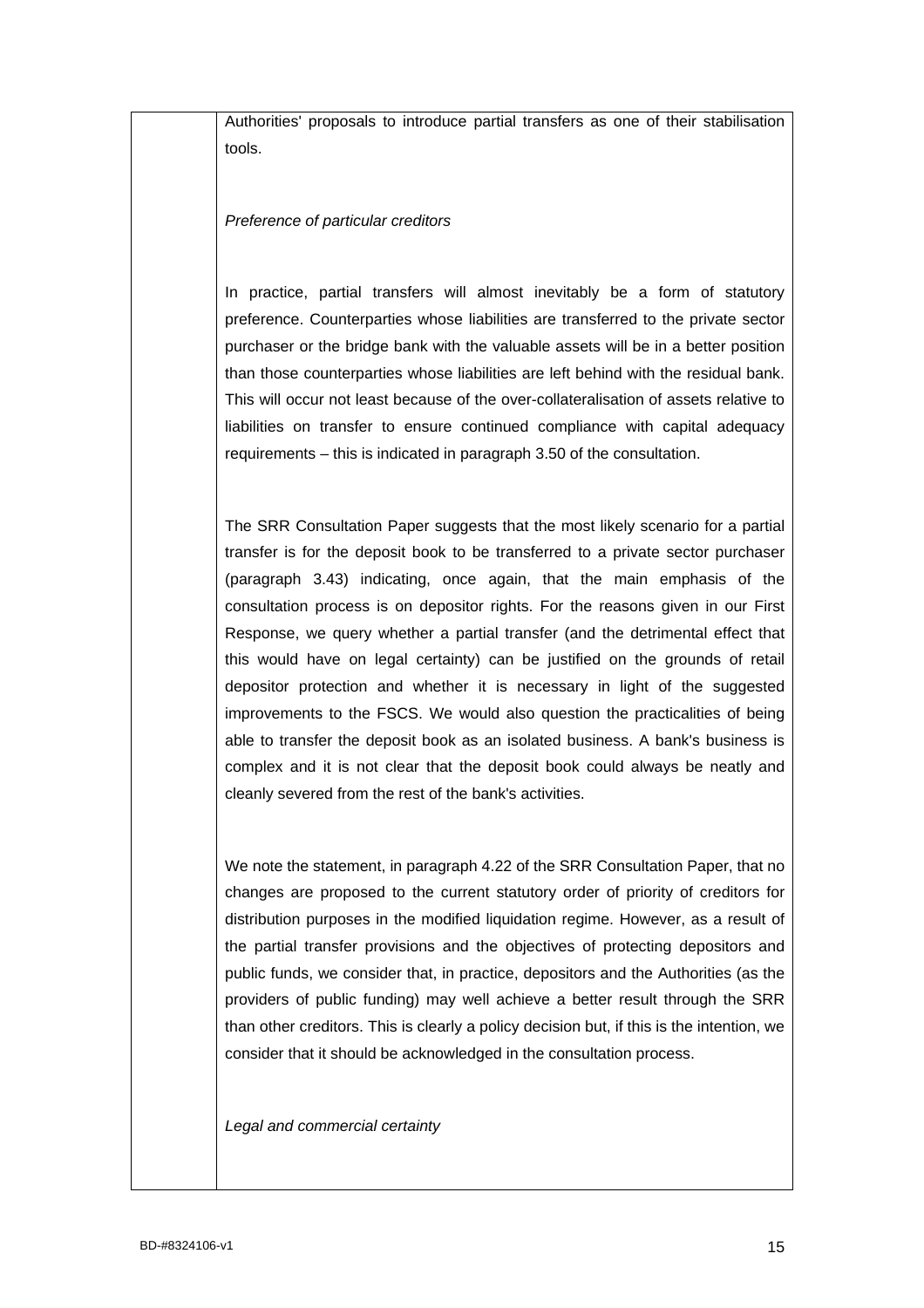The partial transfer provisions create legal uncertainty including the effect of the transfer on (a) contractual rights and obligations (see in particular our comment on question 3.1 above) and (b) security interests and close-out netting (see below).

Partial transfers will also affect commercial certainty as a creditor of a bank will not know whether, in the event the bank is put into the SRR, its entitlement will be transferred or left in the residual bank. Because the powers place no limit on the Authorities' ability to effect a partial transfer, a creditor may suffer no loss following the implementation of the SRR (if the debt is transferred to the bridge bank or private sector purchaser), the creditor may recover nothing (if all the assets are transferred out of the residual bank, the debt is left behind and the bank resolution fund does not generate a return) or its recoveries may be somewhere between those extremes. Hence it will be difficult to advise a counterparty as to its position in the SRR.

#### *Impact on set-off and netting*

Partial transfer could also have a significant impact on set-off and netting. Banks currently manage credit risk on a net basis in reliance on the legal enforceability of set-off and close-out netting arrangements. Without appropriate protections, partial transfer powers could override netting arrangements (for example if "inthe-money" positions were transferred to the transferee but "out-of-the-money" positions were left with the bank) effectively leaving counterparties exposed on a gross basis to a bank in SRR. Although it is proposed that netting be addressed by providing for a carve-out for "qualifying financial contracts", this is not without its difficulties (see our response to questions 3.15 – 3.18 below).

## *Impact on collateral and security interests*

A related risk is the destruction of certainty as to rights in collateral: the partial transfer powers would enable the Authorities to disassociate secured obligations from the collateral which secures them, effectively leaving counterparties unsecured. Although it is proposed that there be some carve-outs in this regard, the consultation does not go into any detail as to how this would work.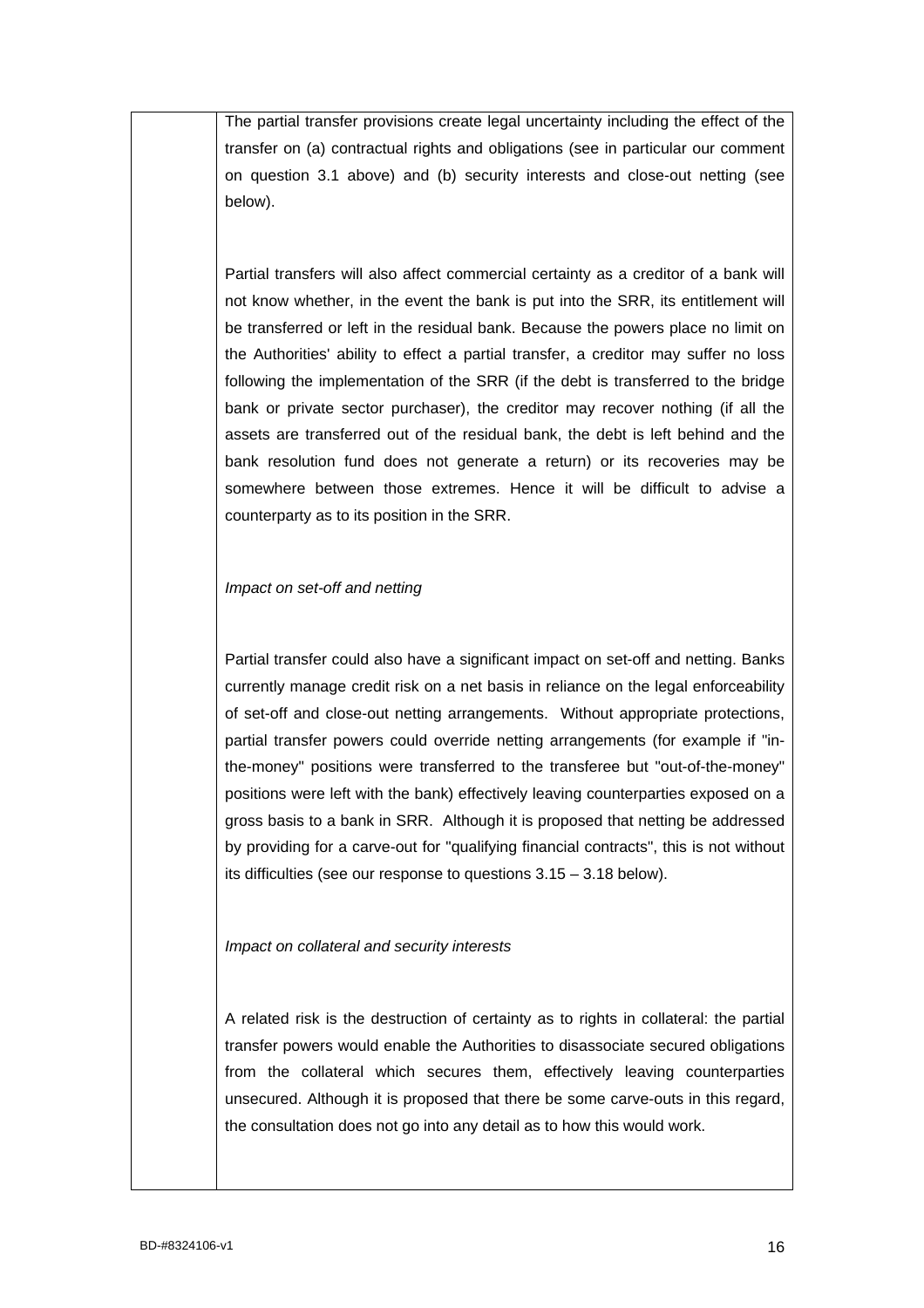*Due diligence in relation to partial transfers*

To ensure that a proper price is paid and maximum value obtained, any partial transfer would require a thorough due diligence exercise in order to ascertain what are the healthy, good assets and liabilities that can be transferred to either a bridge bank or a private sector purchaser and what are the bad, worthless ones that will be left in the residual bank. Moreover, if the qualifying financial contracts or structured finance safe-harbours are introduced, a thorough and accurate due diligence exercise would also be necessary to ensure that no connected or interrelated contracts are inadvertently split up in the transfer process. There is little detail in the SRR Consultation Paper as to how, when and by whom such a due diligence exercise would be carried out. We note that the Authorities state that they will rely on the failing bank's records and regulatory documentation to make a quick and informed assessment regarding what assets should be transferred across and what assets should be left behind. Whilst in theory this works, it relies on the failing bank having adequate and accurate records. If a bank's failings are a result of poor management, it is unlikely that its records will have been well-maintained. The quickness and accuracy of the due diligence exercise may well impact on the price obtained for the assets and the value (if any) of the residual bank and therefore we would suggest that this aspect of the partial transfer proposals requires further consultation.

#### *Safeguards for creditors*

Critically, none of the consultation papers has set out any statutory protections for stakeholders in relation to the issues referred to above. Given the ramifications of partial transfer for stakeholders, such protections are essential; otherwise the loss of certainty as to counterparties' legal rights will damage confidence in the UK banking sector. That could result in increased, rather than reduced, financial instability.

In particular, it is not clear what mechanisms and procedures there will be for stakeholders to challenge the transfer process, the asset selection process and the valuation of those assets and liabilities. What if stakeholders consider that the price obtained for the partial transfer was not the best one available? Will the remedy be for such stakeholders to bring an action against the Authorities for their role in implementing the SRR (in the same way as a disgruntled creditor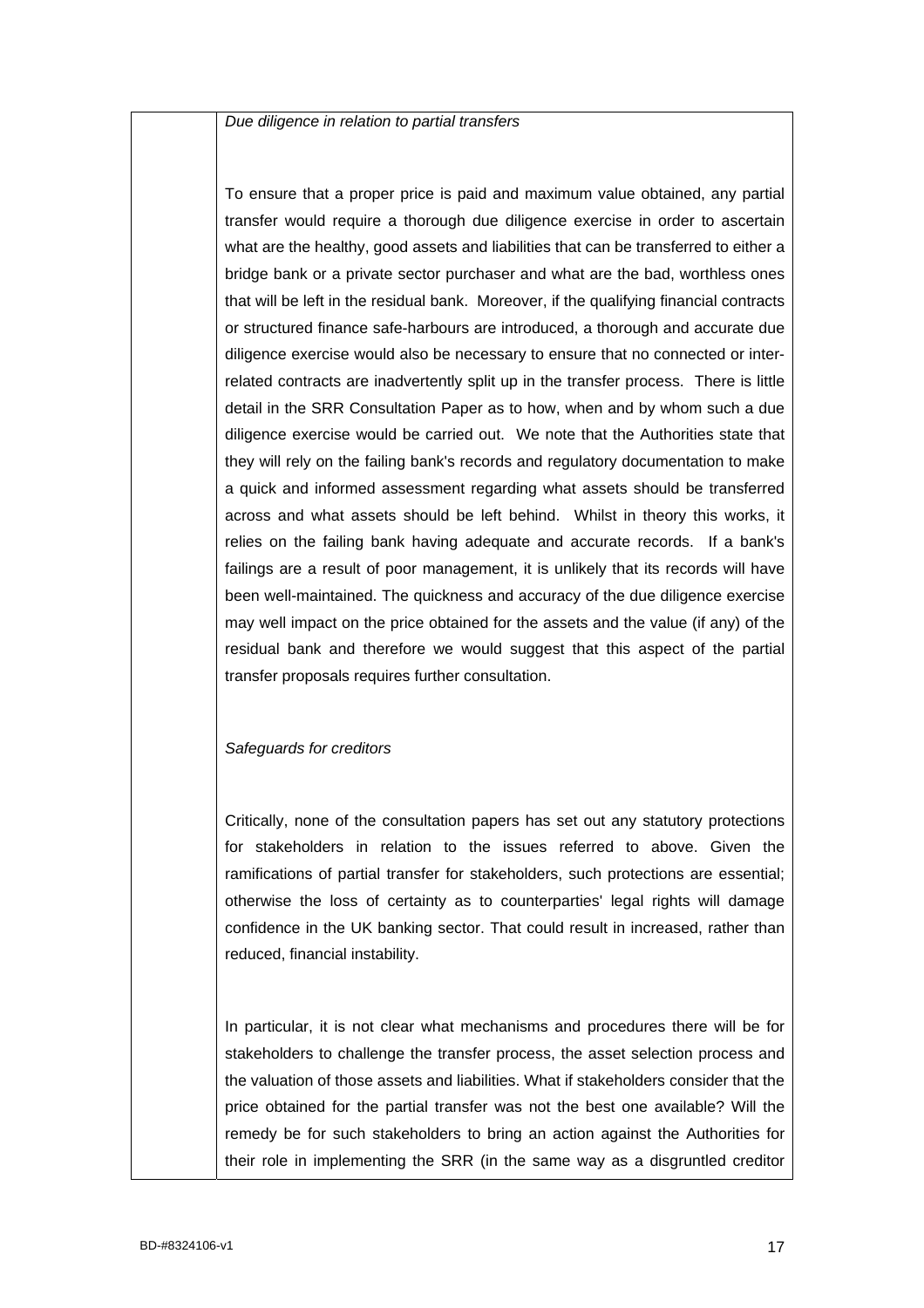|      | might bring an action in negligence against an administrator who sold the assets        |
|------|-----------------------------------------------------------------------------------------|
|      | of a company through a pre-packaged administration at less than their true value)       |
|      | or are the Authorities to have immunity from suit? Clearly it would have a              |
|      | detrimental effect on any transfer to a private sector purchaser if the stakeholders    |
|      | could overturn the transfer itself and so an action against the Authorities may be      |
|      | the only practical alternative.                                                         |
|      |                                                                                         |
|      |                                                                                         |
|      | The necessary safeguards to mitigate the concerns raised in this letter must be         |
|      | enshrined in law and not in guidance.                                                   |
|      |                                                                                         |
|      |                                                                                         |
|      | Conclusions regarding partial transfers                                                 |
|      |                                                                                         |
|      | For all of the reasons given above, we do not consider that the advantages of a         |
|      | partial transfer (in relation to providing greater flexibility when seeking to rescue a |
|      | failing bank) can be justified in light of the potential cost in terms of legal and     |
|      | commercial certainty. We are aware that, in some special administration                 |
|      |                                                                                         |
|      | procedures (for example, for protected railway companies or PPP companies),             |
|      | the legislation allows for partial transfers of assets. However, in the few cases in    |
|      | which such special administration procedures have been used, the administrators         |
|      | attempted to achieve a transfer of the business as a whole possibly because of          |
|      | the difficulties that a partial transfer would have raised.                             |
|      |                                                                                         |
|      |                                                                                         |
|      |                                                                                         |
| 3.11 | Given our grave reservations as to the desirability of partial transfers, we do not     |
| 3.13 | propose to comment on the subsequent transfer proposals but instead would               |
|      | simply note that any subsequent transfer power could again impact on creditors'         |
|      | rights. For example, there may have been secondary trading in the residual              |
|      | bank's debt and any subsequent transfer of assets may upset that position.              |
|      |                                                                                         |
|      |                                                                                         |
|      |                                                                                         |
| 3.14 | We consider that there is insufficient detail in the SRR Consultation Paper for us      |
|      | to be able to comment in relation to this question. We note, however, that it is        |
|      | assumed by the Authorities that a sale of the bridge bank to a purchaser in due         |
|      | course will generate proceeds of sale in excess of the costs of the resolution (so      |
|      | that the circumstances in which the creditors who are left behind with the residual     |
|      | bank will be worse off as a result of a partial transfer will be limited). In our view, |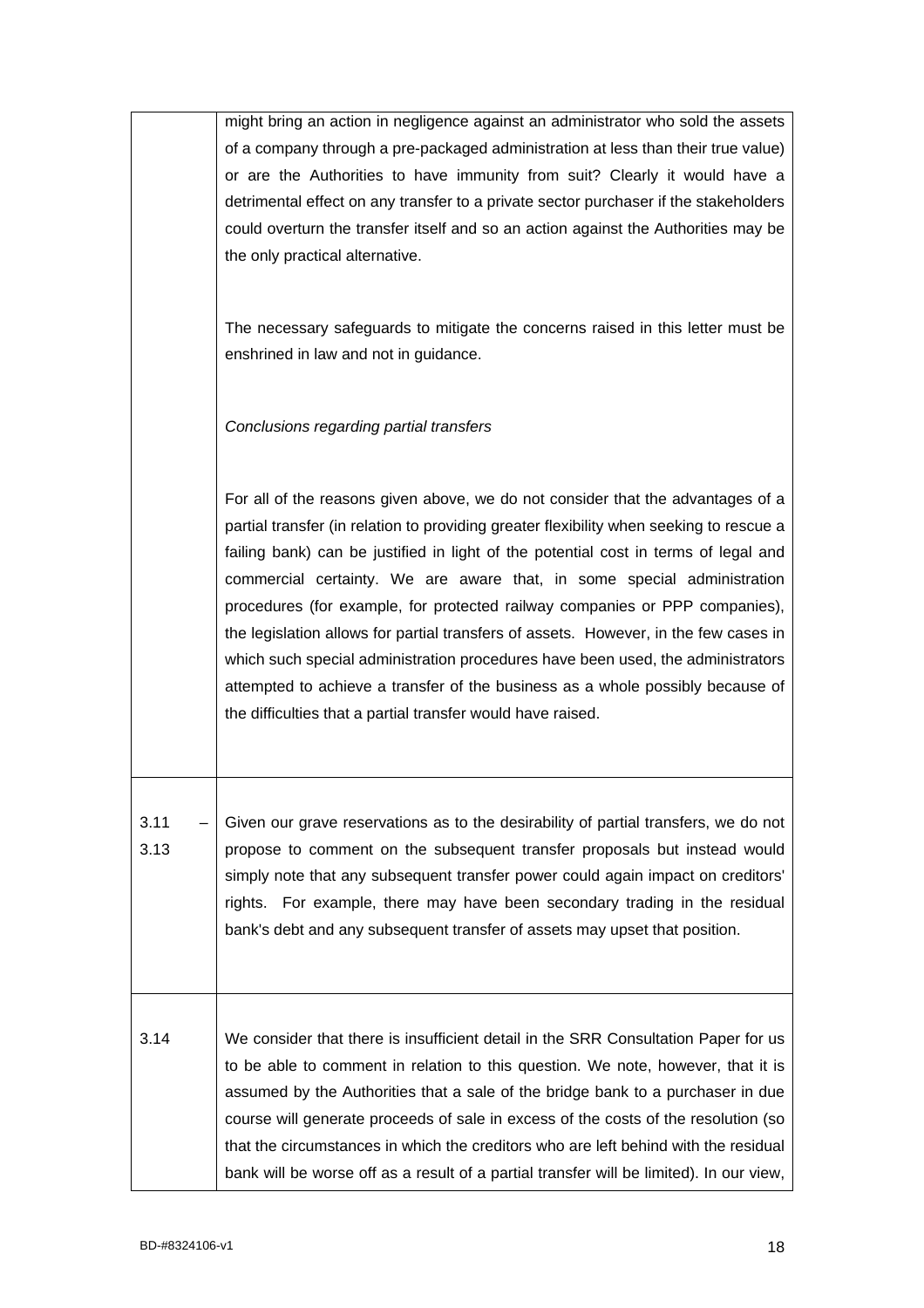|              | it is by no means certain that this will be the case. We would expect management<br>of the assets of the bridge bank to be challenging: existing management is likely<br>to have failed and new management is unlikely to be familiar with the business.<br>Management time will need to be given to the splitting of assets between the<br>residual entity and the bridge bank and markets will be likely to move against the<br>failing bank. For all of these reasons, we consider that there is a significant risk<br>that the value of the bridge bank could fall rather than rise and hence we do not<br>consider that the bank resolution fund should be the only avenue of<br>compensation for a creditor of the residual bank.<br>Furthermore, it is not clear from the SRR Consultation Paper how the bank<br>resolution fund (or equivalent compensation provisions) would work in the case of<br>a partial transfer to a private sector purchaser. |
|--------------|----------------------------------------------------------------------------------------------------------------------------------------------------------------------------------------------------------------------------------------------------------------------------------------------------------------------------------------------------------------------------------------------------------------------------------------------------------------------------------------------------------------------------------------------------------------------------------------------------------------------------------------------------------------------------------------------------------------------------------------------------------------------------------------------------------------------------------------------------------------------------------------------------------------------------------------------------------------|
| 3.15<br>3.18 | $-$ We believe that statutory safeguards for set-off and netting are essential. The<br>ability to set-off and net financial arrangements is of enormous importance in<br>managing credit risk. Furthermore, we believe that there would be a high<br>likelihood that limiting the scope of netting so as to put the scope of any currently<br>enforceable netting arrangement in doubt would have adverse consequences for<br>the UK financial markets, by driving business offshore and increasing the cost of<br>funding for UK financial institutions (for example by requiring such institutions to<br>hold regulatory capital on a gross rather than a net basis).                                                                                                                                                                                                                                                                                        |
|              | Introducing the concept of "qualifying financial contracts" will lead to carve-out<br>complexity and is too arbitrary. We also query whether the legislation listing what<br>types of contract are to be defined as "qualifying financial contracts" will be able<br>to keep up with market developments and creativity.                                                                                                                                                                                                                                                                                                                                                                                                                                                                                                                                                                                                                                       |
| 3.19<br>3.20 | Without appropriate safeguards, we consider that the SRR proposals could have<br>a detrimental effect on structured finance arrangements because of the lack of<br>legal certainty regarding the impact of the proposals on counterparty rights and<br>therefore the difficulty that legal advisors will have in giving the necessary<br>transaction opinions on which the rating agencies depend. However, it is difficult<br>to see how an appropriate safeguard could be framed. Paragraph 3.76 suggests<br>that this should protect "interconnecting parts of a structured finance<br>arrangement from being separated in the course of a partial transfer". However,                                                                                                                                                                                                                                                                                      |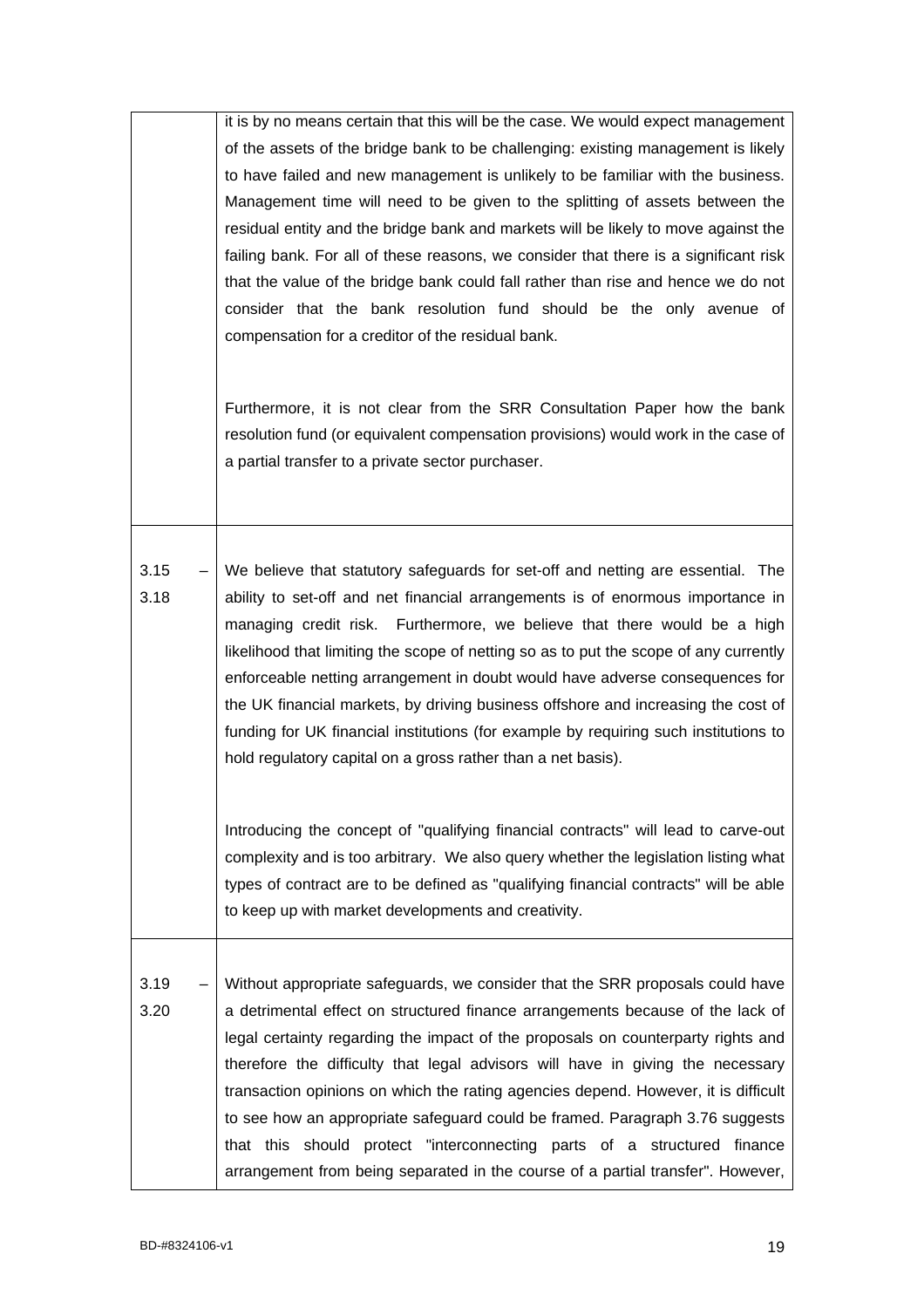|              | this could include a wide range of the failing bank's activities (for example if, in                                                                                                                                                              |
|--------------|---------------------------------------------------------------------------------------------------------------------------------------------------------------------------------------------------------------------------------------------------|
|              | the context of a securitisation, the originator bank agrees to act as servicer of the                                                                                                                                                             |
|              | There is a danger that any carve-out wide enough to protect all<br>loans).                                                                                                                                                                        |
|              | structured finance transactions would effectively prevent partial transfers by                                                                                                                                                                    |
|              | requiring substantially all of the business to be kept together.                                                                                                                                                                                  |
|              |                                                                                                                                                                                                                                                   |
|              |                                                                                                                                                                                                                                                   |
| 3.21         | We agree that a safeguard to protect security interests could make a partial                                                                                                                                                                      |
| 3.22         | transfer more difficult. However, we do not consider that this difficulty justifies                                                                                                                                                               |
|              | such security interests being overridden by the SRR. Holders of security have a                                                                                                                                                                   |
|              | legitimate interest in the realisation of that security. A loss of certainty as to a                                                                                                                                                              |
|              | secured creditor's rights could have a damaging effect on confidence in secured                                                                                                                                                                   |
|              | financing arrangements and on the regulatory treatment of secured interbank                                                                                                                                                                       |
|              | lending. This is highly significant as banks engage in extensive secured credit                                                                                                                                                                   |
|              | relationships (particularly through repos, covered bonds and collateral under                                                                                                                                                                     |
|              | OTC derivatives). It is also not clear how any erosion of a secured creditor's                                                                                                                                                                    |
|              |                                                                                                                                                                                                                                                   |
|              | rights in respect of financial collateral would sit with the UK's obligations in                                                                                                                                                                  |
|              | respect of the Financial Collateral Directive.                                                                                                                                                                                                    |
|              | Special bank administration regime                                                                                                                                                                                                                |
| 3.23<br>3.41 | For the reasons given above, we do not consider that partial transfers should be<br>allowed and therefore, in our view, there is no need for the special bank<br>administration regime. We have therefore not considered in detail questions 3.23 |
|              | to 3.37. However, we would make the following general points in relation to the<br>proposed regime:                                                                                                                                               |
|              | As the residual bank would almost certainly be insolvent, it would be<br>necessary for the directors to commence the special bank administration<br>regime immediately to protect them against wrongful trading liabilities.                      |
|              | We cannot see why the special procedure would be needed in the case of a<br>partial transfer to a bridge bank but not in the case of a partial transfer to a<br>private sector purchaser.                                                         |
|              | It is not clear whether the special bank administration regime would be an                                                                                                                                                                        |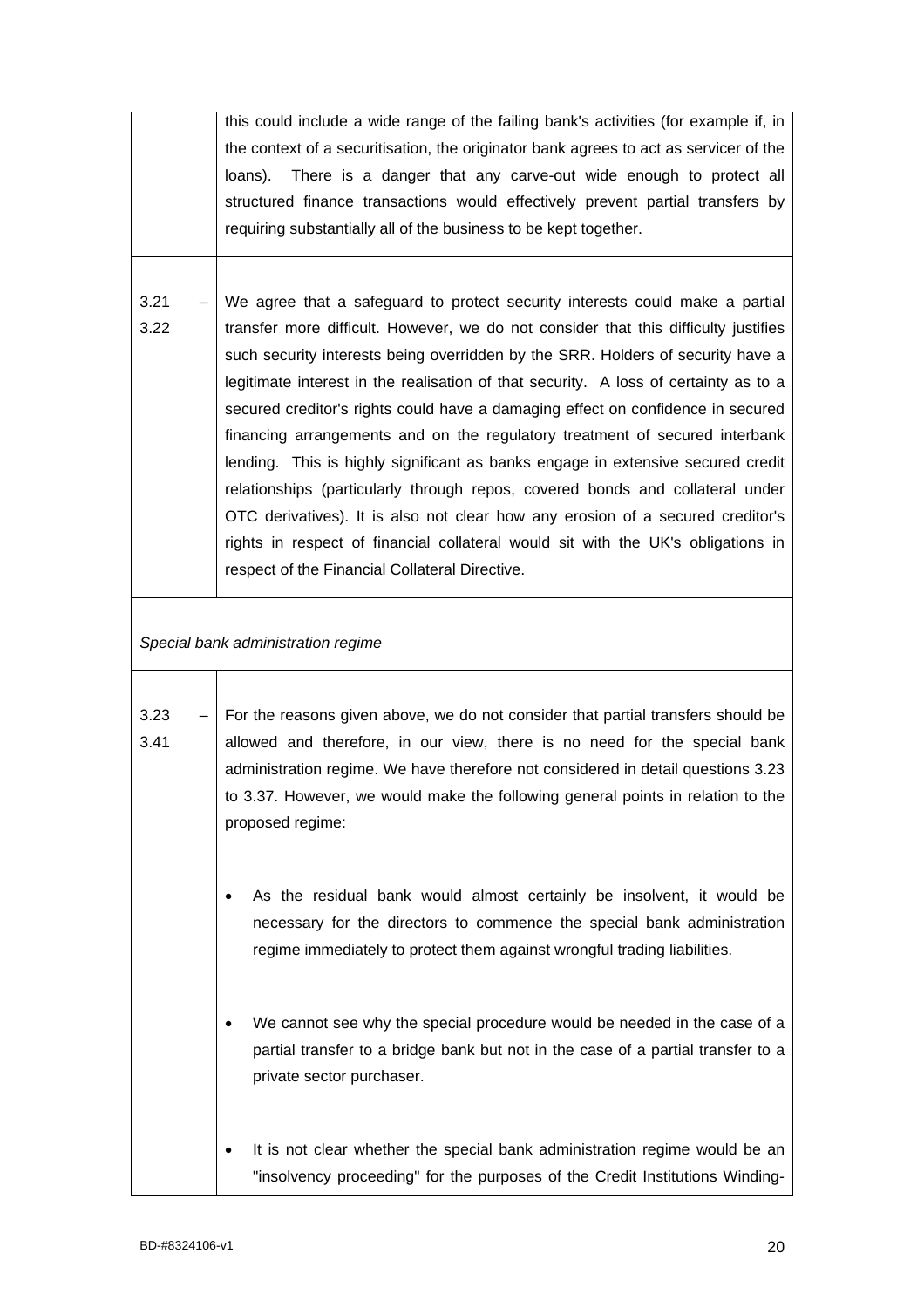Up Directive so as to be recognised throughout the EEA. As the primary purpose of the procedure is to support the bridge bank (rather than its being a collective procedure for the creditors), it is doubtful that the proceeding would be recognised.

- The concern for creditors in relation to the proposed purposes of the special bank administration regime is that they suffer a double hit. First they are left behind with the under-performing assets rather than being transferred to the bridge bank. Secondly, any (limited) resources or assets that the residual bank may still have are then to be utilised in order to support the bridge bank (rather than being realised in order to make a distribution to those creditors). Furthermore, the creditors will have little say in what are "non-essential" services and assets that the special bank administrator is able to realise in the interests of the remaining creditors.
- The role of the residual bank is primarily one of support to the new bridge bank. It is unclear how this support role would work in practice. Presumably there will need to be agreements between the two banks. This assumes that the residual bank has the ability to enter into any such agreements and to make such promises of continued support and service provision. What if, for example, the essential service relates to IT that is licensed to the residual bank or intellectual property that is not owned by the residual bank – can the Authorities force a third party that is outside the residual bank's group party to continue to provide services? The matter becomes more complicated if the third party is not subject to the jurisdiction of the UK court.
- We consider that the special administrator should be an officer of the court and the procedure should be commenced by order of the court in order to give creditors an opportunity to make representations as to who is appointed or to bring disputes before the court.
- As a general comment, we do not consider that the usual rights and powers of creditors should be transferred to the Bank of England. In circumstances where those creditors have already been prejudiced by being left behind with the residual bank, we consider that it is even more important that they have some say in how the residual bank is managed.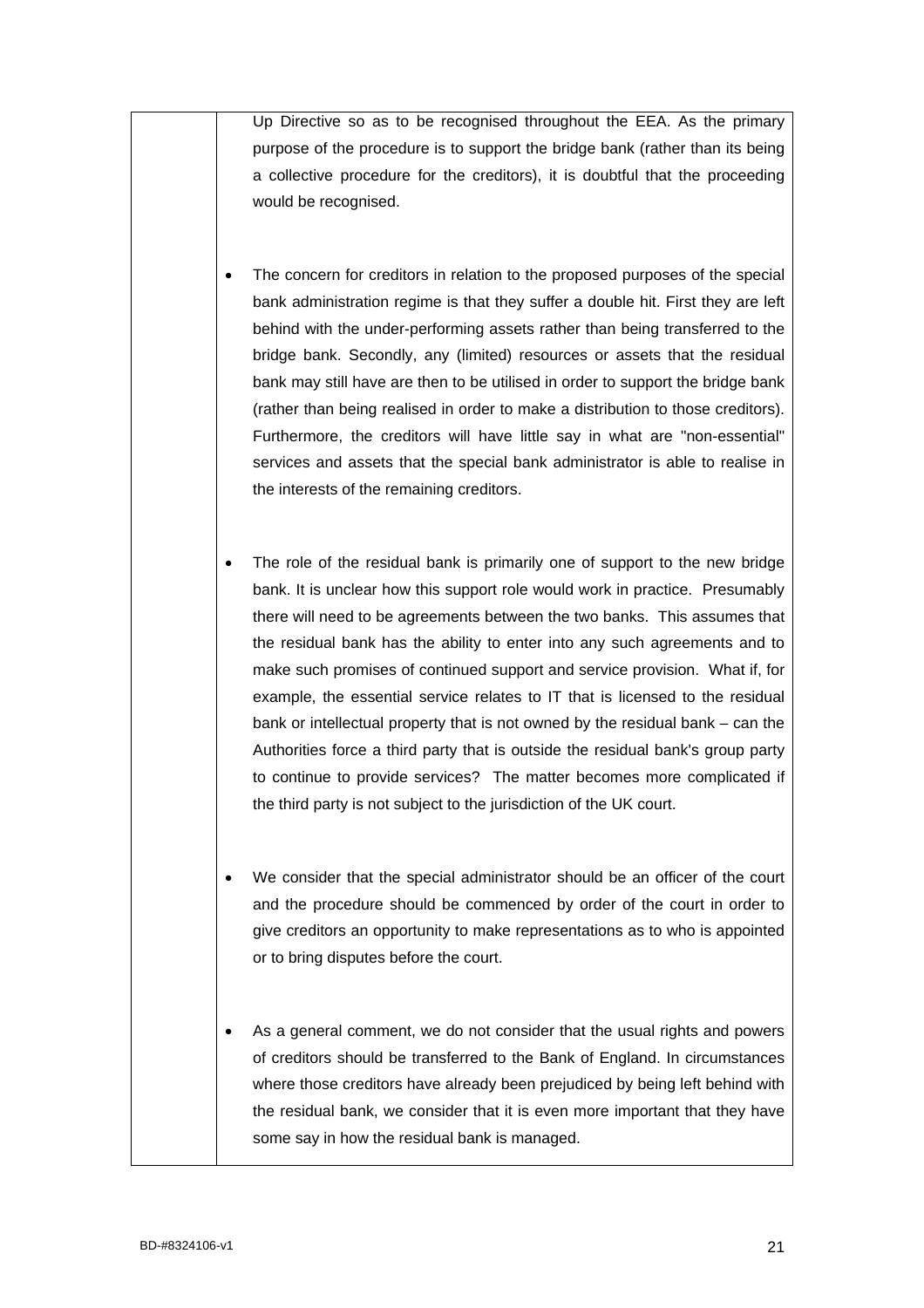| 3.42         | We agree that it should. We note that nationalisation effectively involves state<br>expropriation of shareholder rights. Share sales to a private sector purchaser<br>have the same effect. The European Convention on Human Rights allows<br>infringement of private law rights in this way only if appropriate compensation is<br>provided. As discussed below, the quantification of compensation is a complex<br>and controversial issue.                                                                                           |
|--------------|-----------------------------------------------------------------------------------------------------------------------------------------------------------------------------------------------------------------------------------------------------------------------------------------------------------------------------------------------------------------------------------------------------------------------------------------------------------------------------------------------------------------------------------------|
| 3.46<br>3.50 | There should be adequate compensation for the infringement and erosion of<br>private law rights but the quantification of such compensation is complex and<br>gives rise to the following practical and legal difficulties:                                                                                                                                                                                                                                                                                                             |
|              | How should one quantify the value of shares in a failing bank which is<br>$\bullet$<br>supported by the State (typically a failing bank will have had recourse to the<br>Bank of England as lender of last resort, without which it would have become<br>insolvent earlier)?                                                                                                                                                                                                                                                            |
|              | If there is shareholder value, how should one quantify loss to shareholders<br>as a result of the operation of the relevant SRR tool?                                                                                                                                                                                                                                                                                                                                                                                                   |
|              | What rights of recourse should be available to shareholders<br>for<br>mismanagement by the Bank of England and should this Authority have<br>statutory immunity for its role?                                                                                                                                                                                                                                                                                                                                                           |
|              | The concern with substituting shareholdings for unquantifiable compensation<br>rights is that the consequent uncertainty could affect the ability of banks to raise<br>capital in the markets $-$ at a time when the banking industry is capital<br>constrained.                                                                                                                                                                                                                                                                        |
|              | It is imperative that stakeholders have a right to challenge the valuation (and the<br>valuation process) after the event. A purchaser, however, will want certainty that<br>the consideration paid by it will not be subject to subsequent query or challenge.<br>At the very least, it will be necessary to ensure that, even if the value of the<br>consideration is called in to question, this would not unwind the transfer nor affect<br>the purchaser's title to the assets. It is arguable that, if it is the Authorities that |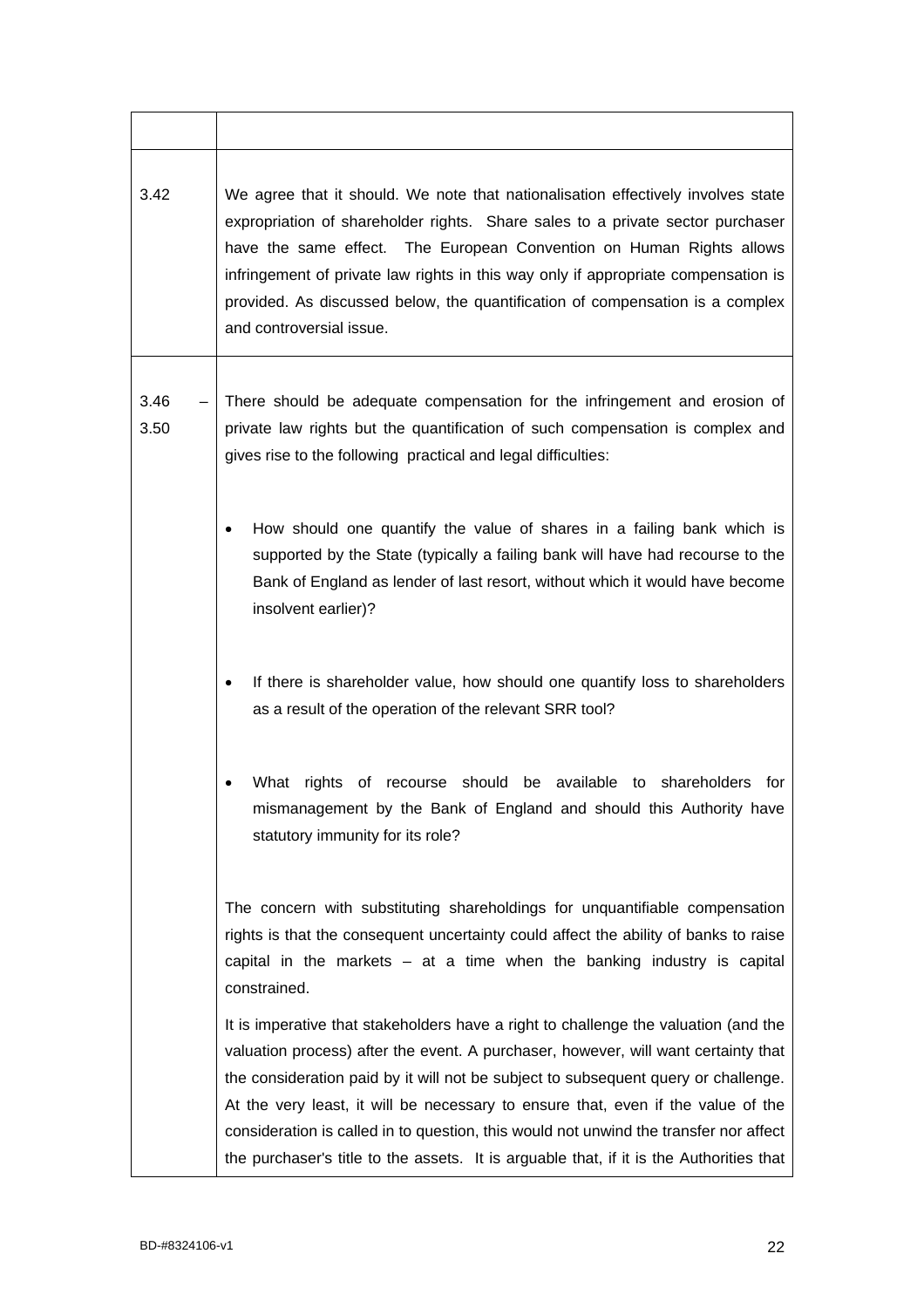|           | have procured the transfer, then they should be the ones compensating<br>stakeholders for any loss resulting from a flawed valuation.                                                                                                                                                                                                                                                                                                                                                                                                                                                                                                                                                                                                                                                                                                                                                                                                                                                                                                                                                                                                                                            |
|-----------|----------------------------------------------------------------------------------------------------------------------------------------------------------------------------------------------------------------------------------------------------------------------------------------------------------------------------------------------------------------------------------------------------------------------------------------------------------------------------------------------------------------------------------------------------------------------------------------------------------------------------------------------------------------------------------------------------------------------------------------------------------------------------------------------------------------------------------------------------------------------------------------------------------------------------------------------------------------------------------------------------------------------------------------------------------------------------------------------------------------------------------------------------------------------------------|
| 3.51-3.52 | This is a policy issue on which others (e.g. the BBA) will be more qualified to<br>comment. We note, however, that requiring the FSCS to bear the cost of the<br>SRR is expanding the responsibilities of the FSCS significantly.                                                                                                                                                                                                                                                                                                                                                                                                                                                                                                                                                                                                                                                                                                                                                                                                                                                                                                                                                |
|           | SRR tools: bank insolvency procedure                                                                                                                                                                                                                                                                                                                                                                                                                                                                                                                                                                                                                                                                                                                                                                                                                                                                                                                                                                                                                                                                                                                                             |
|           | As a general comment, we note that the Authorities have taken on board the<br>comments of a number of respondents to the January Consultation Paper and<br>have sought to avoid making wholesale changes to existing winding up<br>provisions. We welcome this approach.                                                                                                                                                                                                                                                                                                                                                                                                                                                                                                                                                                                                                                                                                                                                                                                                                                                                                                         |
|           | On this basis, we consider that the modified liquidation procedure is likely to be<br>recognised as a collective insolvency proceeding for the purposes of the Credit<br>Institutions Winding-up Directive although we would welcome the views of the<br>Authorities in this regard.                                                                                                                                                                                                                                                                                                                                                                                                                                                                                                                                                                                                                                                                                                                                                                                                                                                                                             |
| 4.1       | These do not appear to be contentious.                                                                                                                                                                                                                                                                                                                                                                                                                                                                                                                                                                                                                                                                                                                                                                                                                                                                                                                                                                                                                                                                                                                                           |
| 4.2       | The difficulty here for a liquidator will be in balancing the first objective (i.e. to<br>engage with and assist the FSCS to ensure that depositors are paid out on a<br>timely basis) with the second objective (i.e. winding up the affairs of the bank to<br>achieve the best result for the bank's creditors as a whole). For example, it may<br>be in the interests of the creditors as a whole to reduce costs by closing down the<br>bank's operations and making the employees redundant, particularly in cases<br>where there is no business to be saved. However, in order to assist the FSCS,<br>the liquidator may be obliged to keep certain branches open and to retain certain<br>staff for this purpose. As the first objective is to take precedence, it would appear<br>that, in such circumstances, the liquidator would be obliged to keep the<br>operations going even if this was not in the interests of the creditors as a whole. It<br>is not clear why, from a public policy perspective, the rights of depositors should<br>be more important in this respect than the rights of other creditors (including<br>potentially employees and pensioners). |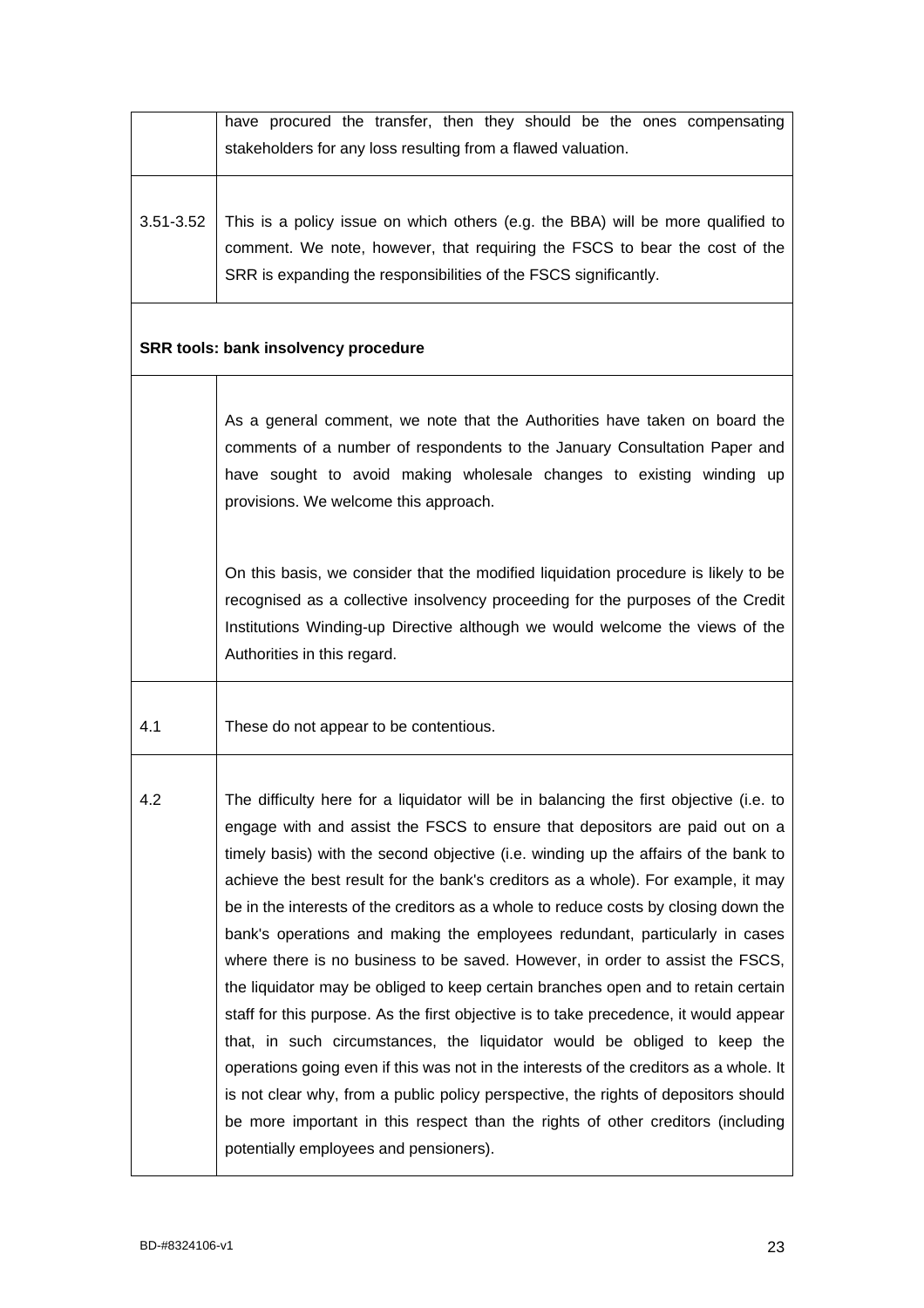| 4.3         | No comment.                                                                                                                                                                                                                                                                                                                                                                                                                                                                                                                                                                                                                                                                                                                             |
|-------------|-----------------------------------------------------------------------------------------------------------------------------------------------------------------------------------------------------------------------------------------------------------------------------------------------------------------------------------------------------------------------------------------------------------------------------------------------------------------------------------------------------------------------------------------------------------------------------------------------------------------------------------------------------------------------------------------------------------------------------------------|
| 4.4         | As one of the main purposes of being on the liquidation committee is to be kept<br>informed of the progress of the liquidation, we can see no reason why creditors<br>other than (and in addition to) the FSA, the Bank of England and the FSCS<br>should not be entitled to be appointed to the liquidation committee from day one.<br>Such creditors have an interest in knowing what actions the liquidator is<br>proposing to take to realise the first objective and what the costs of these actions<br>are likely to be, particularly as such costs could have a direct impact on such<br>creditors' recoveries (subject to the proposals that the FSCS would cover the<br>costs of protecting eligible claimants <sup>4</sup> ). |
| 4.5         | No comment.                                                                                                                                                                                                                                                                                                                                                                                                                                                                                                                                                                                                                                                                                                                             |
|             | Building societies and other issues of scope                                                                                                                                                                                                                                                                                                                                                                                                                                                                                                                                                                                                                                                                                            |
| $5.1 - 5.8$ | We think that it is right that the SRR should be applied to building societies as<br>well as to banks. However, we would query what happens to the members of the<br>failed building society. We presume that de-mutualisation would occur on the<br>transfer of the undertakings to a bridge bank if such entity is a private company<br>limited by shares but, in the case of a transfer to an existing building society, we<br>think it would be useful if the legislation allowed a transfer of the memberships of<br>the failing building society to the purchaser (as is the case pursuant to Building<br>Society Act 1986).                                                                                                      |
|             | We also wonder whether special issues arise in relation to the transfer of part of<br>the building society's undertaking to a bridge bank or private sector purchaser.<br>Clearly the existing members will be left owning the residual building society that<br>will now contain the unattractive parts of the business. In view of the typical<br>profile of a building society member, the Authorities may have concerns about<br>this from a public policy perspective.                                                                                                                                                                                                                                                             |
|             |                                                                                                                                                                                                                                                                                                                                                                                                                                                                                                                                                                                                                                                                                                                                         |

<span id="page-23-0"></span> <sup>4</sup> We find these proposals problematic as we are not convinced that a liquidator's costs will always be divisible between actions taken to protect depositors and actions taken to protect creditors more generally.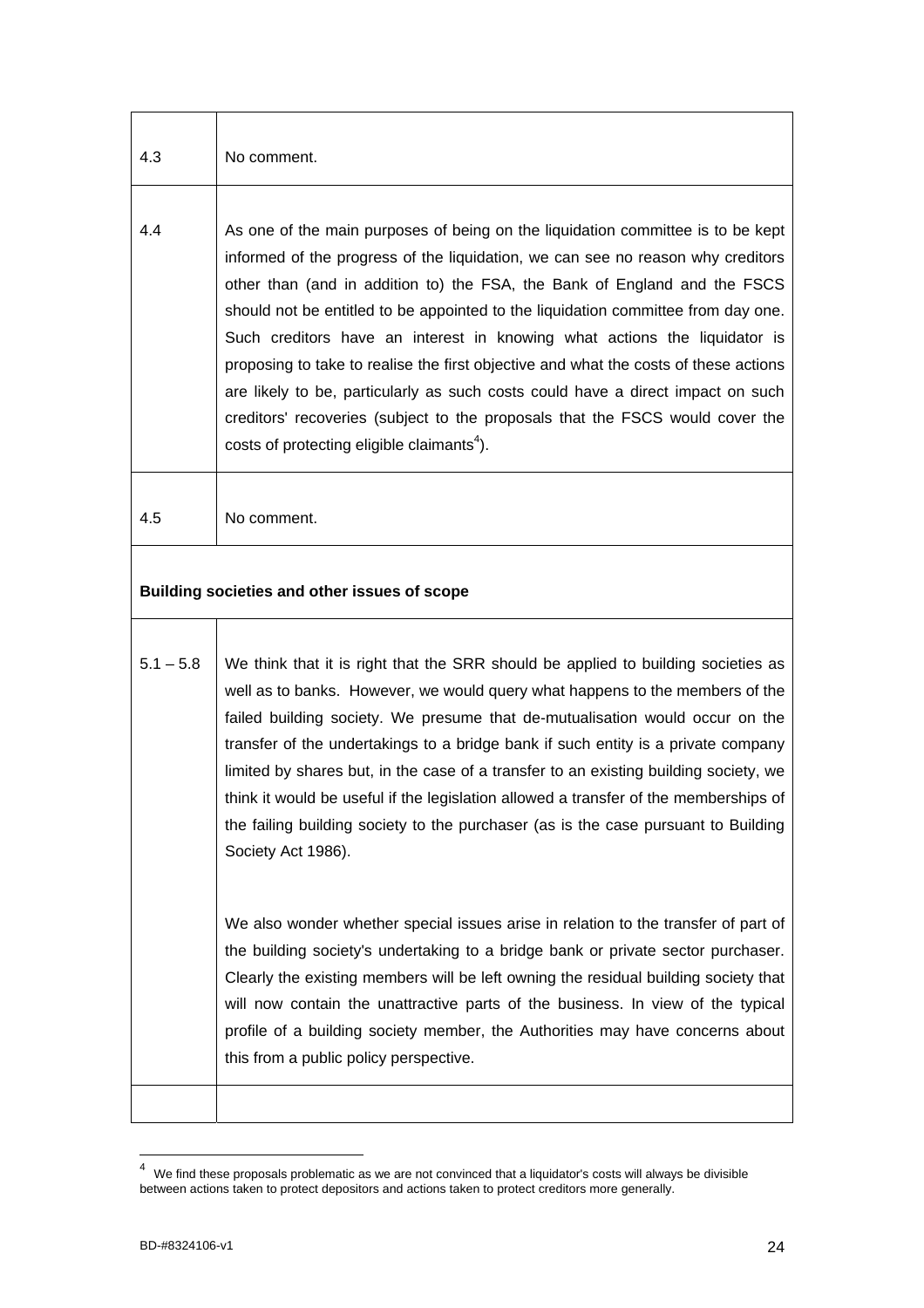| 5.9 | The possibility of a statutory creation, alteration or nullification is very worrying |
|-----|---------------------------------------------------------------------------------------|
|     | from a legal standpoint. Although the scope of the provision is not clear, the        |
|     | effect could be to negate counterparty rights and/or to subordinate the rights of     |
|     | market participants to those of the Authorities. To do so would be fundamentally      |
|     | prejudicial to counterparties, give rise to legal uncertainty and raise the costs of  |
|     | funding for UK banks.                                                                 |
|     |                                                                                       |